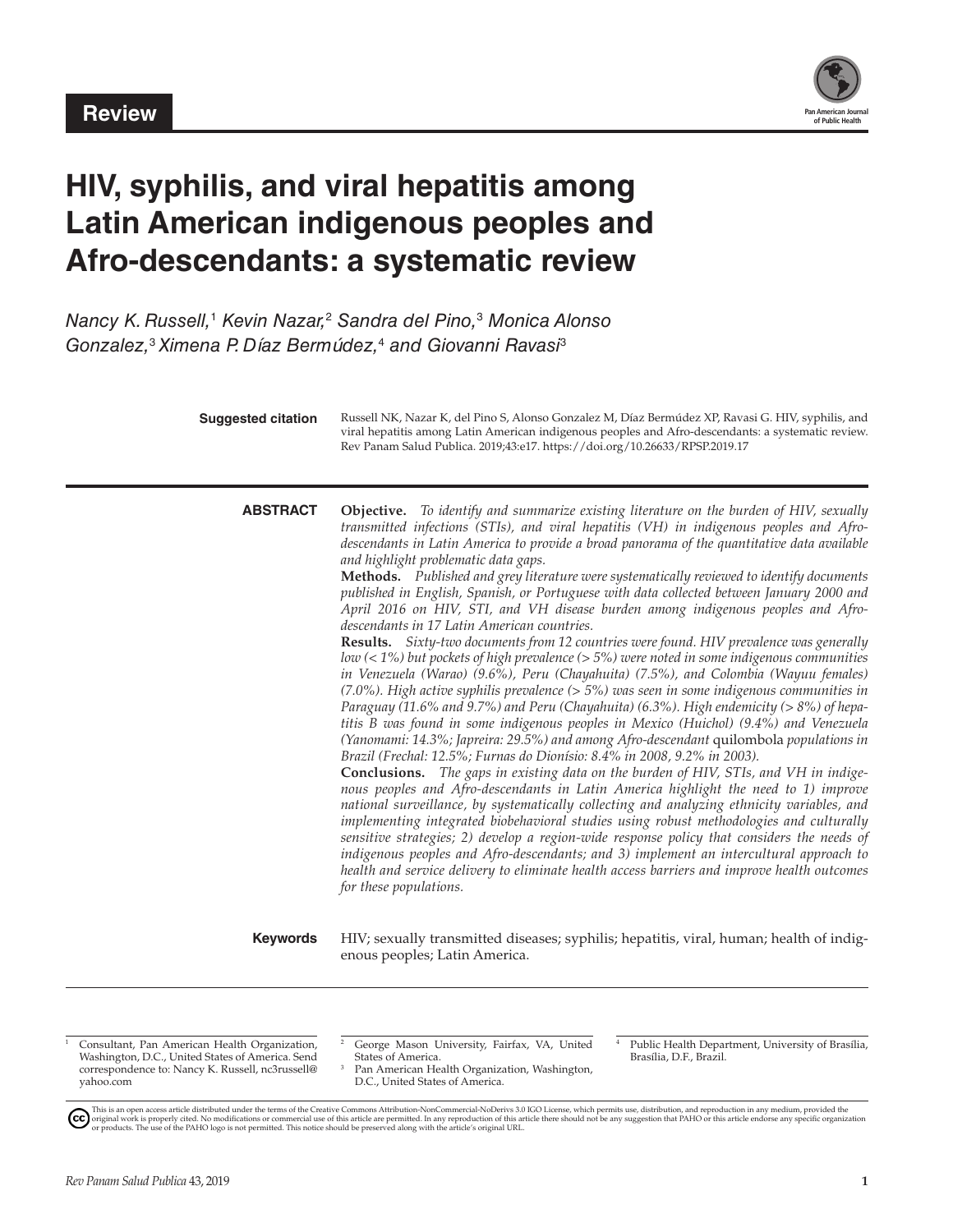Disparities in socioeconomic and health indicators have been reported for indigenous peoples and Afro-descendants in Latin America compared to available benchmarks (1). Concerns have been raised about the vulnerability of these populations to HIV, sexually transmitted infections (STIs), and viral hepatitis (VH). In response, the United Nations (UN) General Assembly made a formal commitment to eliminate barriers to HIV services, including stigma and discrimination in health care settings, and ensure engagement of indigenous communities (2).

Few countries collect disease surveillance data disaggregated by ethnicity, and previous literature reviews on this topic recognized that data on HIV, STIs, and VH in indigenous peoples and Afrodescendants are limited (3–5). In fact, although HIV, STIs, and VH are responsible for a significant burden of disease in Latin America (6–9), little is known about the burden of these infections among the nearly 50 million indigenous peoples (10) and over 110 million Afro-descendants (11) that reside there. The paucity of quantitative and qualitative data remains a barrier to understanding their health situation and the underlying health determinants.

The socioeconomic and health access disadvantages experienced by indigenous peoples and Afro-descendants stem from many factors, including geographic isolation and discrimination (12–14). In addition, economic disparities resulting from globalization have increased migration, amplifying the exposure of these communities to new infections (15, 16). Some advancements in establishing land rights and access to adequate health care for indigenous peoples have occurred (17), but not all Latin American governments have ratified these treaties (18–20).

The UN Agenda for Sustainable Development and the World Health Organization (WHO) Global Health Sector Strategies (2016–2021) for HIV, STIs and VH (20–23) commit to ending these epidemics as public health threats by 2030. To that end, it is critical that the potential vulnerabilities of indigenous peoples and Afro-descendants in Latin America be further assessed. More complete information on the burden of disease of HIV, STIs, and VH in these populations is needed for evidence-based decisions and the development of an effective regional response. This systematic review aimed to identify and summarize

existing literature on the burden of HIV, STIs, and VH in indigenous peoples and Afro-descendants in Latin America to provide a broader panorama of the quantitative data available and highlight problematic data gaps.

### **MATERIALS AND METHODS**

# **Information sources and search strategy**

This systematic review was conducted according to the PRISMA guidelines (24). The search involved both electronic and manual strategies. Documents containing disease burden data on HIV, STIs, and VH from original prevalence studies or national surveillance case-based reporting systems were included. The populations under study were indigenous peoples and Afro-descendants in 17 Latin American countries (Argentina, Bolivia, Brazil, Chile, Colombia, Costa Rica, Ecuador, El Salvador, Guatemala, Honduras, Mexico, Nicaragua, Panama, Paraguay, Peru, Uruguay, and Venezuela). Review criteria for indigenous status were widely interpreted and included the following: self-identified, provideridentified, indigenous language spoken in the home, and/or majority (> 50%) of a rural population.

Documents published in English, Spanish, or Portuguese with data collected between 1 January 2000 and 15 April 2016 were reviewed for inclusion. The following databases were systematically searched: PubMed (Medline), SciELO (Scientific Library Online), and LILACS (Latin American and Caribbean Center on Health Sciences Information). The following terms were cross-referenced: 1) acquired immune deficiency syndrome, HIV, sexually transmitted diseases, STI, syphilis, or viral hepatitis; 2) indigenous, native, ethnic distribution, Amerindian, Afro-descendant, Afro-Brazilian, or Afro-Colombian; and 3) Latin America, South America, Central America or <name of specific country>. The manual search methodology included: 1) bibliography of review articles and theses found in the automated search; 2) abstracts from International AIDS Society (IAS) conferences<sup>5</sup> and other international conferences on HIV, STIs, and VH among indigenous peoples and Afro-descendants; 3) databases

from health ministries and institutes; 4) contact with indigenous peoples and Afro-descendant organizations to obtain health indicator reports and studies; 5) contact with UN and other international cooperation agencies involved with health of indigenous and Afro-descendant peoples in search of documents in their databases; 6) documents related to indigenous peoples and HIV in the UN Permanent Forum on Indigenous Issues, the UN Special Rapporteur on the rights of indigenous peoples, and the UN Expert Mechanism on the Rights of Indigenous Peoples. The automated search identified 181 documents and the manual search identified 307 documents (137 from grey literature, 62 from bibliographical review, and 108 from IAS abstracts). The selection process is shown in Figure 1.

#### **Data extraction**

The information extracted included author, title, publication name, publication type, date of publication, location of study, population characteristics (including sex and age), name of ethnic group(s), sample size, date of data collection, objective of study, sampling methods, disease burden (numerator and denominator for prevalence), disease screening method, limitations, and findings and recommendations. Document review and disease burden data extraction were performed by two researchers (NKR and KN). Concordance was achieved on 94% of values and all discrepancies were checked with original documents and resolved. Meta-analysis was not considered due to heterogeneity of methods, variation in years of data collection, and differing social/cultural contexts across populations.

#### **RESULTS**

A total of 62 documents (64 records) were identified by the systematic review. One document was published in 2017 with data previously obtained via personal communication with the authors (16). About one-third (20 documents) came from Brazil, with Peru and Colombia accounting for another one-fourth (25.8%). No documents were identified from Costa Rica, Ecuador, El Salvador, Nicaragua, or Uruguay. More than half (34 documents) were journal articles, 14 were government reports, eight were

<sup>5</sup> <http://www.abstract-archive.org/>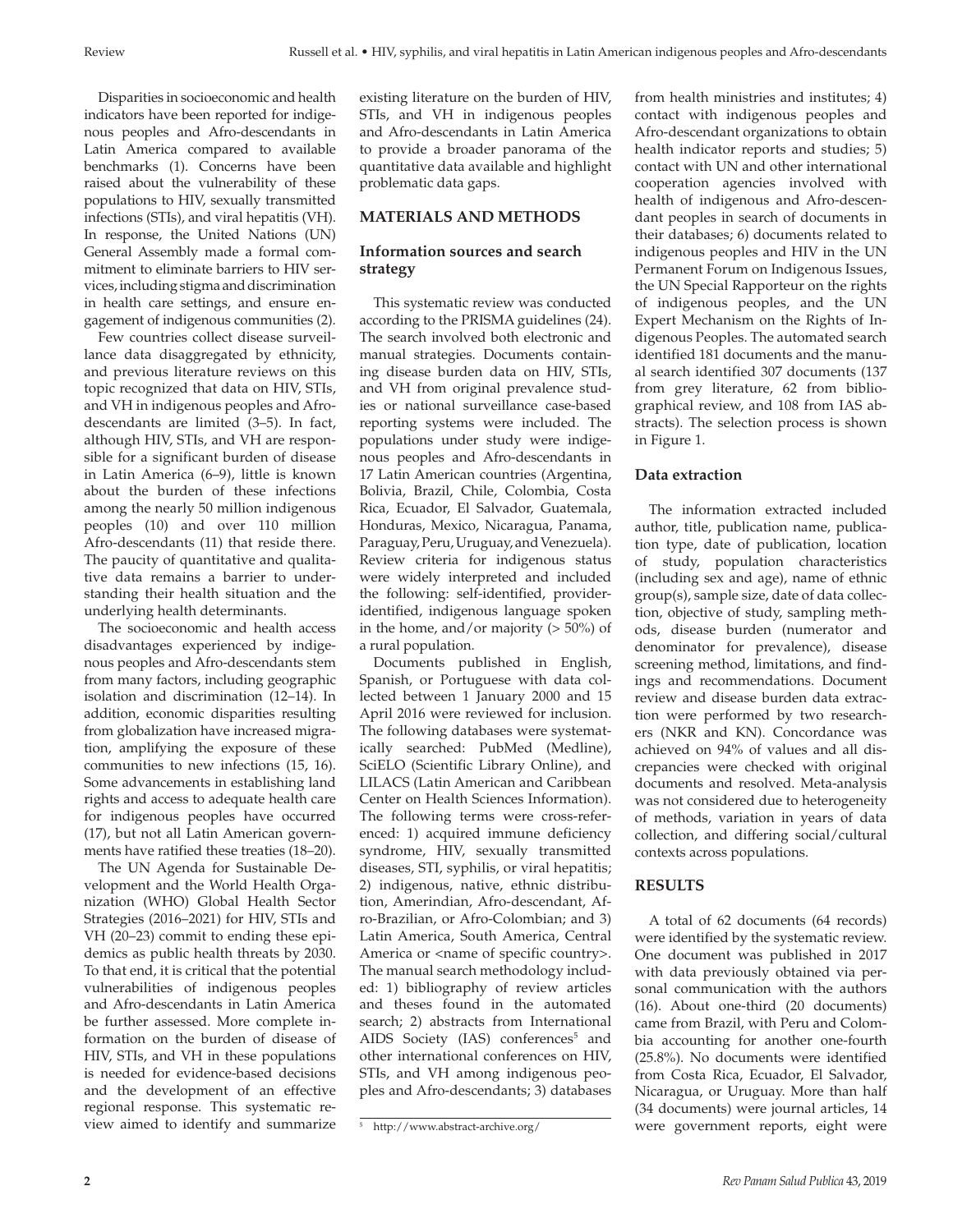**FIGURE 1. Flow diagram for document search and selection process in a systematic review of scientific literature with disease burden data on HIV, syphilis, and viral hepatitis among Latin American indigenous peoples and Afro-descendants collected between 1 January 2000–15 April 2016**



**Source:** Prepared by the authors based on the study results.

<sup>a</sup> IAS: International AIDS Society.

<sup>b</sup> Including 118 KAP (knowledge, attitude, and practices) and prevention documents not screened out earlier due to broader research objective at outset of review.

published abstracts, and six were other types of documents.

A total of 46 (74%) of the documents reported disease prevalence data from original studies, with the rest (16) reporting case report data. Documents that reported prevalence data from the same study sample were merged into a single record, resulting in 39 unique prevalence studies.

# **Burden of HIV in indigenous peoples and Afro-descendants**

HIV prevalence data were available from 17 studies, including 15 conducted with indigenous peoples and two with Afro-descendants (Garifuna, Honduras) (16, 25–40). Figure 2 shows HIV prevalence data from these 17 studies compared to UNAIDS estimates for the general population (41). Prevalence ranged from zero to 9.6%. Using WHO definitions for concentrated epidemics

(42), the prevalence of HIV tended to be low (< 1%), yet pockets of high prevalence (> 5%) were noted among Warao communities in Venezuela (9.6%) (40), one Chayahuita community in Peru (7.5%) (38), and Wayuu females in Colombia (7.0%) (26). The high prevalence detected among Chayahuita appeared to be isolated to one peri-urban village, as follow-up investigations found relatively low prevalence in other Chayahuita villages (35, 39). Moderately high prevalence rates (1%–5%) were noted in the Garifuna of Honduras (4.5% in 2006 (30, 43–45) and 3.7% in 2012 (29, 46)).

Eleven studies presented HIV prevalence data by sex. The HIV epidemics detected among the Warao (Venezuela) (40) and the Chayahuita (Peru) (38) appear to be more concentrated in males, though only the finding in Venezuela was significant (odds ratio (OR): 7.13; *P* < 0.001). Among the Garifuna (Honduras), HIV prevalence seemed slightly higher in

females, especially in the 2014 study when rural males (1.6%) were compared to rural females (4.9%), yet this difference was not significant (29).

The review also identified 14 documents with HIV/AIDS case reporting or associated mortality data among indigenous peoples and Afro-descendants from six countries (47–60). Data from 10 of 11 documents reporting HIV/AIDS surveillance data are presented in Table 1. In most cases, the data were reported as raw numbers and "percent of all HIV/ AIDS cases," and these percentages were compared to official census data for each ethnic group within their respective countries (10, 61). One document provided case reporting data on indigenous peoples from the Mato Grosso do Sul region of Brazil without providing the total number of cases for that region; these data were left out of the table (60). The only ethnic group found to be overrepresented in terms of HIV/AIDS cases was the Kuna Yala in Panama, who presented an HIV infection rate nearly double that of the general population (234.9/100 000 versus 130.8/100 000 respectively) (56).

In the three documents reporting mortality data (57–59), only two had notable findings. A report from Panama suggested the Ngäbe Buglé peoples are overrepresented in terms of HIV/AIDS–associated deaths (accounting for 4.9% of the population and 7.2% of HIV/AIDS–associated deaths) (59). A study from Chile reported an adjusted mortality rate attributed to HIV of 10.8/100 000 among the Aymara (in Arica and Parinacota) compared to 4.2/100 000 among non-Aymara between 2004 and 2006 (57). This rate rose to 11.2/100 000 from 2007 to 2009 (compared to 4.1 among non-Aymara).

**Vulnerable groups.** The availability of data on the burden of HIV/AIDS in pregnant indigenous and Afro-descendant women in Latin America was very limited, and evidence of a low burden  $(< 1\%$ prevalence) was observed in two prevalence studies from Brazil (0.07%) and Peru (0.16%) (16, 36). Case reporting data from Brazil also indicated that pregnant indigenous women with HIV represent 0.3% of cases, comparable to the 0.5% that indigenous people account for in Brazil's population (51). Data on the burden of HIV among indigenous and Afrodescendant youth and children were limited to three documents. The data from one of the documents, a report from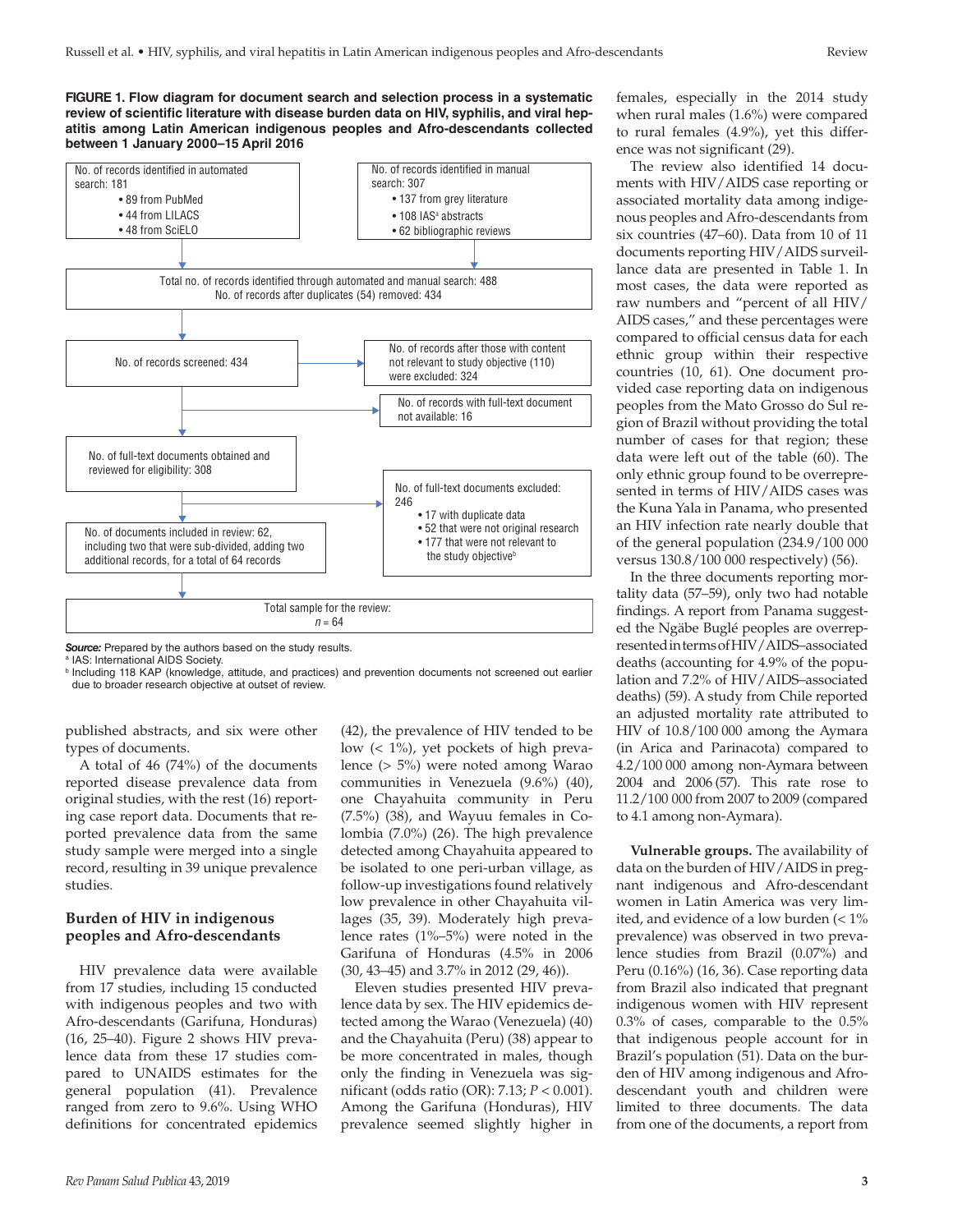

#### **FIGURE 2. Data from 17 studies on HIV prevalence in indigenous peoples and Afro-descendants versus estimates for general population,a Latin America, 2007–2017**

**HIV** prevalence in indigenous peoples or Afro-descendants (%)  $\blacksquare$  HIV prevalence in general population  $(\%)$ 

*Source:* Prepared by the authors based on the study results and published data.

a UNAIDS HIV prevalence data closest in year/sex/age (41).

**b** Non-probability sampling methods used.

c Probability sampling methods used.

<sup>d</sup> Indigenous people made up 52% of the study population.

e Pregnant women and their current sexual partner.

f Based on WHO threshold (42).

the Guatemalan government (54), is shown in Table 1. The other two documents included a report on a small study in Peru that found no cases of HIV among Chayahuita residents under age 15 (38) and a Brazilian government document that reported 11 cases of HIV among indigenous youth in 2003 (49). No data were found on HIV prevalence among key populations, such as men who have sex with men (MSM) and sex workers.

# **Burden of syphilis in indigenous peoples and Afro-descendants**

Data on the burden of STIs (other than HIV) were available from 26 documents from eight countries. All but one of the 26 documents on STIs reported data on syphilis; only nine included data on other STIs. Given the preponderance of syphilis data, this review focused on the burden of syphilis. Three documents contained case reporting and 22 had prevalence data from 16 unique studies (two studies in Afro-descendants and the rest in indigenous groups). Of these 16 studies, eight used non-treponemal tests combined with confirmatory treponemal tests to establish active infection (range: 0.5%–11.6%) (29–30, 33–36, 38, 39); four used treponemal rapid tests exclusively to determine the seroprevalence of syphilis (range: 1.6%–7.0%) (16, 27, 62, 63); one study used a non-treponemal test exclusively  $(0\%)$   $(64)$ ; and three studies did not report their testing method (28, 31, 37). Figure 3 compares the data from the eight studies on active syphilis with national benchmarks (65), showing higher syphilis prevalence in indigenous peoples and Afro-descendants in all eight studies. Using WHO's threshold of 5% of active syphilis for identifying high prevalence settings (42), two studies of indigenous groups in Paraguay (33, 34) suggested the existence of high prevalence of active syphilis. One study of a peri-urban Chayahuita village in Peru (38) also found high prevalence of active syphilis, but the two follow-up studies conducted with Chayahuita (in more remote villages, and with larger sample sizes) did not confirm this finding, suggesting the high prevalence detected was limited to the one village (35, 39).

**Vulnerable groups.** The review identified six documents (four unique studies (16, 36, 62, 66)) containing data on the burden of syphilis in pregnant indigenous women from Bolivia, Brazil, and Peru. One of the two studies in Brazil took place in nine Special Indigenous Health Districts ( $n = 4$  144) in the Amazon area with treponemal seroprevalence averaging 1.52% (range: 0% in Médio Purus and Parintins to 3.38% in Vale do Javari) (16). The other, a national, hospital-based study among postpartum women (*n* = 23 894), found a lower percentage of indigenous women infected (0.55%) versus the general population (1.02%), but this difference was not significant, and a broad definition of syphilis diagnosis was used (66). The study in Bolivia detected a treponemal seroprevalence of 7% in 2004–2005 in a large convenience sampling clinic-based study of pregnant women (*n* = 2 873) who spoke only indigenous language, or Spanish and some indigenous language (62). The 2012 study in the Peruvian Amazon was another large convenience sample (*n* = 1 248) that covered pregnant indigenous women and found 1.6% prevalence of active syphilis (36).

Case reporting data of active syphilis in pregnant women were also available from Brazil and showed that indigenous women accounted for 2.0% of all reported cases between mid-2005 and 2010 (50) and were therefore proportionately overrepresented, given that indigenous peoples account for 0.5% of Brazil's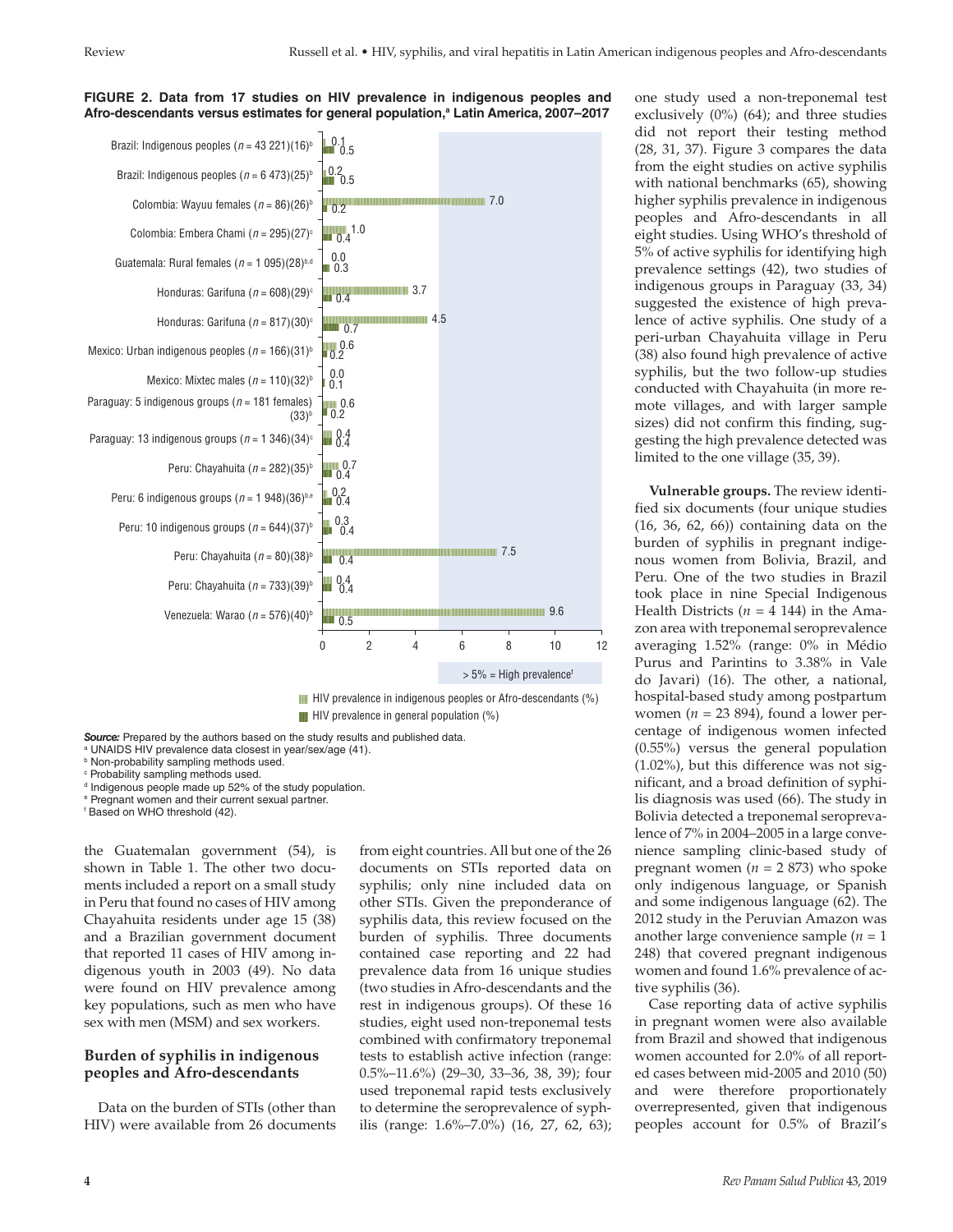#### **TABLE 1. Data from HIV case reporting in indigenous peoples and Afro-descendants, Latin America, 2005–2015**

| Geographic area<br>(reference) | Ethnic origin of<br>population | Country prevalence<br>$(\%)$ of given ethnic<br>origin <sup>a</sup> | No. of HIV cases<br>(% of total)<br>reported cases) | Year(s) of data<br>collection     | Type of data                                                            |
|--------------------------------|--------------------------------|---------------------------------------------------------------------|-----------------------------------------------------|-----------------------------------|-------------------------------------------------------------------------|
| Bolivia (47)                   | Araona, Aymara                 | 41                                                                  | 550 (21.6)                                          | 2012                              | CRVIR <sup>b</sup> HIV/AIDS surveillance ( $n = 2544$ cases)            |
| El Alto, Bolivia (48)          | Aymara, Quechua                | 41                                                                  | 53 (38)                                             | 2012                              | CRVIR HIV/AIDS surveillance ( $n = 139$ cases)                          |
| Brazil (49)                    | Indigenous                     | 0.5                                                                 | 100(0.3)                                            | Until 2003 (cumulative)           | National AIDS surveillance                                              |
| Brazil (50)                    | Indigenous                     | 0.5                                                                 | 53 (0.29)                                           | 2009                              | National AIDS surveillance                                              |
| Brazil (51)                    | Indigenous                     | 0.5                                                                 | 58 (0.26)                                           | 2014                              | National AIDS surveillance                                              |
| Brazil (51)                    | Indigenous                     | 0.5                                                                 | 65(0.3)                                             | 2014                              | National HIV surveillance                                               |
| Colombia (52)                  | Indigenous                     | 3.4                                                                 | 81(1.1)                                             | 2010                              | National HIV surveillance data ( $n = 7$ 490 cases)                     |
| Colombia (52)                  | Afro-Colombian                 | 10.6 <sup>c</sup>                                                   | 503(6.7)                                            | 2010                              | National HIV surveillance data ( $n = 7$ 490 cases)                     |
| Guatemala (53, 54)             | Maya, Garifuna, Xinca          | 60                                                                  | 3510(23.1)                                          | 2004-2010 (cumulative)            | National HIV surveillance data ( $n = 15$ 195 cases)                    |
| Guatemala (55)                 | Maya, Garifuna, Xinca          | 60                                                                  | HIV: 393 (24.3);<br>AIDS: 616 (24.9)                | Aug 2003-Aug 2005<br>(cumulative) | National surveillance data ( $n = 1619$ HIV cases;<br>2 478 AIDS cases) |
| Guatemala (54)                 | Maya:                          | 60                                                                  | 179 (22.3)                                          | 2004-Oct 2009                     | National surveillance data ( $n = 814$ HIV cases,                       |
|                                | Garifuna:                      |                                                                     | 5(0.62)                                             |                                   | age 5–19 years)                                                         |
|                                | Xinca:                         |                                                                     | 2(0.25)                                             |                                   |                                                                         |
| Panama (56)                    | Kuna Yala                      | <b>NAd</b>                                                          | 85 (234.9/100 000)                                  | 2001-2008 (cumulative)            | National HIV surveillance data crossed with 2004<br>census              |
| Panama (56)                    | Ngäbe Buglé                    | <b>NA</b>                                                           | 9(7.0/100000)                                       | 2001-2008 (cumulative)            | National HIV surveillance data crossed with 2004<br>census              |

*Source:* Prepared by the authors based on the study results and published data.

a (10).

b Centro Regional de Referencia, Información y Vigilancia.

 $\degree$  (61).

<sup>d</sup> NA: not applicable.



#### **FIGURE 3. Data from 8 studies on prevalence of active syphilisa in indigenous peoples and Afro-descendants versus benchmark proxy,b Latin America, 2007–2014**

**Source:** Prepared by the authors based on the study results and published data.

a Based on non-treponemal tests combined with confirmatory treponemal tests.

<sup>d</sup> Probability sampling methods used.

e Based on WHO threshold (42).

population. Data on congenital syphilis were very limited. A Brazilian government report reporting 17 cases of congenital syphilis among indigenous peoples between 2000 and 2005 noted this as evidence of failure of prenatal service coverage of indigenous women (49). Out of concern that this low number of cases may reflect limited access to health services, a feasibility study for rapid syphilis testing was conducted in an indigenous Amazonian community  $(n = 282)$  and two cases of congenital syphilis were reported among the 19 cases of syphilis detected (63).

### **Burden of viral hepatitis in indigenous peoples and Afro-descendants**

This review identified 25 documents containing data on VH in indigenous peoples and Afro-descendants from seven Latin American countries (Argentina, Brazil, Colombia, Guatemala, Mexico, Peru, and Venezuela). Of these 25 documents, two only reported data on hepatitis A (67, 68) and one only covered hepatitis G (GB virus C) (69) and were not further analyzed. Of the remaining 22 documents, 21 unique studies were

**b Comparison data extracted from Pan American Health Organization country reports using best proxy available** 

in terms of date, population, and testing method (65). c Non-probability sampling methods used.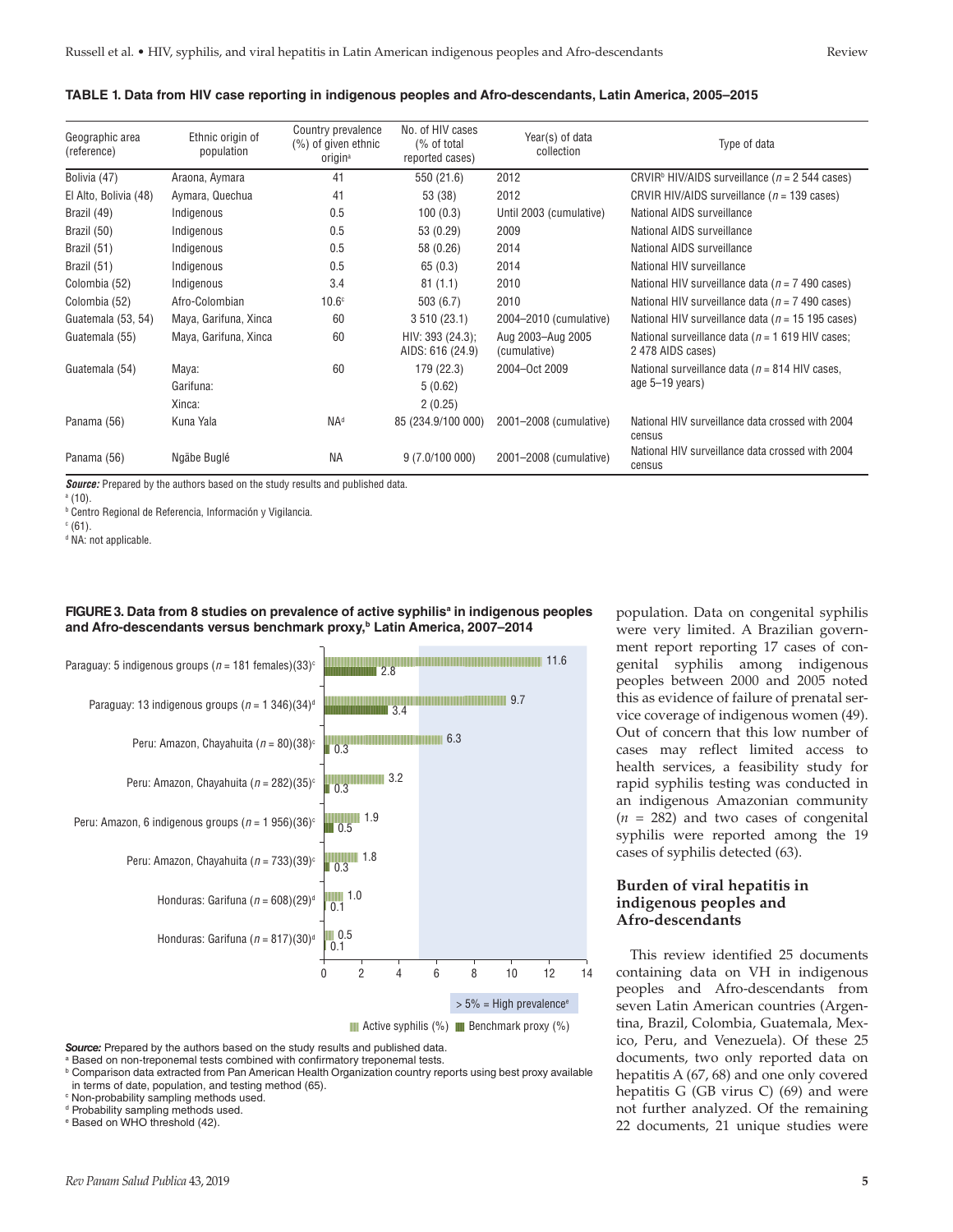identified, with 18 reporting data on prevalence of hepatitis B, six on hepatitis C, and four on hepatitis D.

Although tests for measuring the prevalence of hepatitis B varied, most studies reported both hepatitis B surface antigen (HBsAg), ranging from zero to 29.5%, and antibodies to hepatitis B core (anti-HBc), ranging from zero to 78%. Among the 18 studies reporting hepatitis B prevalence, six were conducted with Afro-Brazilians and the remaining 12 with indigenous groups. Figure 4 shows data from 16 of the 18 studies (27, 36, 70–83) that reported HBsAg prevalence in indigenous peoples and Afro-descendants in Argentina, Brazil, Colombia, Mexico, Peru, and Venezuela compared to Center for Disease Analysis (Lafayette, Colorado, USA) 2016 estimates of HBsAg for each country, and standardized definitions of endemicity (9). The two studies not included in Figure 4 were left out due to a small sample size (84) and a sample of children under 5 (85). All studies of Afro-Brazilian populations and nearly all studies of indigenous groups reported

HBsAg prevalence values exceeding the level in the general population. Furthermore, this review identified studies reporting high endemicity  $(> 8\%)$  in the following areas: Mato Grosso do Sul and Maranhão, Brazil (Afro-Brazilians) (73, 76, 78); Amazonas, Colombia (79); Nayarit, Mexico (Huichol) (81); and Amazonas and Zulia, Venezuela (Yanomami and Japreira, respectively) (82, 83). Areas of intermediate endemicity (2%–8%) were detected in the Amazon regions in Colombia (80), Peru (36), and Venezuela (82).

#### FIGURE 4. Prevalence of hepatitis B surface antigen in indigenous peoples and Afro-descendants compared to national estimatesª in **Latin America, 2003–2015**



**Hepatitis B surface antigen (%) Hepatitis B surface antigen (%) (2016 country estimate)** 

*Source:* Prepared by the authors based on the study results and published data. a (9).

- **b** Non-random sampling methods used.
- c Sampling methods not reported.
- <sup>d</sup> Random sampling methods used.

e Afro-Brazilians accounted for 71.5% of population.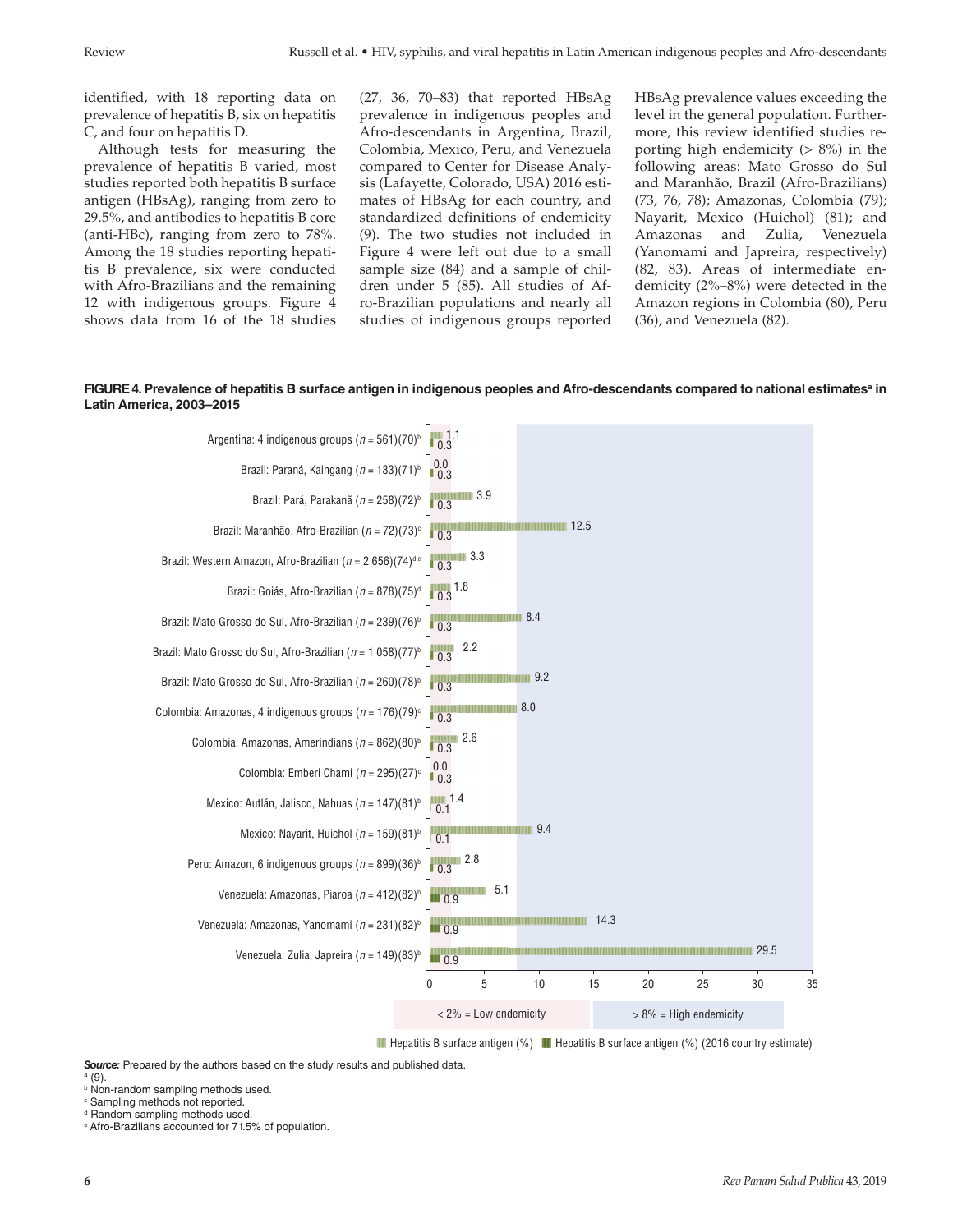The review found only one study containing data on hepatitis B in indigenous children under age 5 (85). The study found zero HBsAg prevalence and a low anti-HBc prevalence, suggesting low endemicity among young children in the Peruvian Amazon.

Six studies were found that reported the prevalence of antibodies to hepatitis C virus (anti-HCV), with a range of zero to 5.7% (three from Brazil (64, 71, 86) and one each from Colombia (79), Mexico (31), and Paraguay (84)). Overall, the prevalence of hepatitis C was low, apart from the studies in Colombia (prevalence of 5.7% in Amazonas) and Mexico (prevalence of 4.2% among indigenous peoples from 12 urban areas).

The review identified four studies reporting on the prevalence of antibodies to hepatitis D virus (anti-HDV) from Brazil (residents of Acre) (74); Colombia (two studies in indigenous groups from Amazonas) (79, 80); and Venezuela (indigenous peoples from Amazonas) (82). Overall anti-HDV prevalence ranged from 0.1% (in Venezuela) (82) to 8.3% (in Colombia) (79). In addition, three of these studies reported the prevalence of anti-HDV in HBsAg carriers, which ranged from 6.0% to 43.5%, clearly identifying a potential added risk of fulminant hepatitis and more severe progression to chronic liver disease in these populations due to HDV superinfection.

#### **DISCUSSION**

Although the observed burden of HIV was generally low, potential pockets of high prevalence (> 5%) were noted among the Garifuna (Honduras), some Warao communities (Venezuela), some Chayahuita communities (Peru), and some Wayuu females (Colombia). In addition, national surveillance data suggest proportionately higher HIV detection in Kuna Yala (Panama), and HIV-related mortality in Ngäbe Buglé (Panama) as well as Aymara (Chile). Furthermore, an elevated prevalence of active syphilis compared to national benchmarks was seen in all indigenous and Afro-descendent groups for which data were found, including high prevalence of active syphilis in some groups in Paraguay (two studies, including 18 indigenous tribes) and Peru (Chayahuita). Likewise, moderate to high endemicity of hepatitis B was noted among some indigenous populations in Brazil, Colombia, Mexico

(Huichol), Peru, and Venezuela (Japreira, Piaroa, and Yanomami), and among various Afro-descendant *quilombola*<sup>6</sup> in Brazil.

The vulnerability to HIV and STIs is further highlighted by findings related to the knowledge, attitude, and practices studied in indigenous peoples and Afrodescendants in Latin America. Indigenous peoples have reported lower knowledge about HIV, its transmission, and preventive practices (87–89), and higher risk behavior, such as lower condom use (87, 90, 91), compared to national averages. In addition, indigenous and Afro-descendant females generally have exhibited lower knowledge about HIV transmission and prevention than men (27, 36, 38, 92, 93), and reported lower usage of condoms (29, 36, 44, 90), and higher levels of forced sex; whereas males have reported more multiple sexual partnerships (29, 30, 36, 87) and lower exposure to HIV tests (27, 30, 46).

Although a substantial amount of information was uncovered, many gaps were identified. Just six countries in Latin America were found to have case reporting or surveillance data on HIV and STIs disaggregated by ethnic origin (Bolivia, Brazil, Chile, Colombia, Guatemala, and Panama). Seroprevalence studies provide additional information, but no data were available for five countries (Costa Rica, Ecuador, El Salvador, Nicaragua, or Uruguay). Of more than 600 indigenous groups in Latin America (10), data were identified for only 66 named ethnic groups (some documents did not specify the names of the indigenous groups).

Additional data gaps were identified related to subgroups within indigenous peoples and Afro-descendants. Very little data were found on disease burden of HIV and syphilis among pregnant women and newborns (to monitor vertical transmission), which is concerning, considering the regional goal of eliminating mother-to-child transmission of HIV and syphilis (65).

Furthermore, no studies were found addressing the burden of HIV and STIs among indigenous or Afro-descendant MSM, sex workers, or drug users. Since the completion of this systematic review, one abstract was published on HIV in MSM in Guatemala that found HIV prevalence in indigenous MSM to be 4.8%, highlighting the need for further investigation with this population (94).

This systematic review also uncovered many inconsistencies in methodologies used to study indigenous or Afro-descendant populations. The criteria for determining ethnic origin varied widely (e.g., language spoken at home, residing in an indigenous area, provider assignment, and self-identification), although the recommended standard is self-identification (17). The sampling methods also varied, with many studies using convenience samples, given the challenges of studying remotely located populations. Heterogeneity was also found in the methods used to detect diseases, particularly for syphilis.

These findings provide important and timely information for Latin American countries as they begin implementing the new regional Policy on Ethnicity and Health (95), and the authors propose a number of recommendations. First, it is critical that the evidence of higher burden be confirmed and monitored with robust and more standardized surveillance methodologies. HIV, STI, and VH surveillance systems that consistently track the ethnicity of cases need to be developed and applied in all countries, including for vertical transmission. Given the potential shortcomings of case reporting systems in detecting epidemics in remote locations (with less access to health services, screening, and case notification), triangulation of data from a variety of sources should be considered for more accurate monitoring. Studies should apply an ethical approach to research using culturally sensitive strategies, engaging local communities, and ensuring participation of indigenous peoples and Afro-descendants, both females and males (96, 97). Furthermore, an effort should be made to identify health determinants, cultural factors, beliefs (e.g., traditional concepts of health and disease), and behaviors (e.g., MSM activity, sex work or transactional sex, alcohol and substance abuse, migration, etc.) within indigenous and Afro-descendant communities that elevate risk.

Second, HBV immunization programs need to be integrated with maternal and neonatal services, particularly in more remote areas, to address gaps in coverage of HBV birth dose vaccination (within the

<sup>6</sup> Resident of a *quilombo* (Brazilian hinterland settlement founded by people of African origin).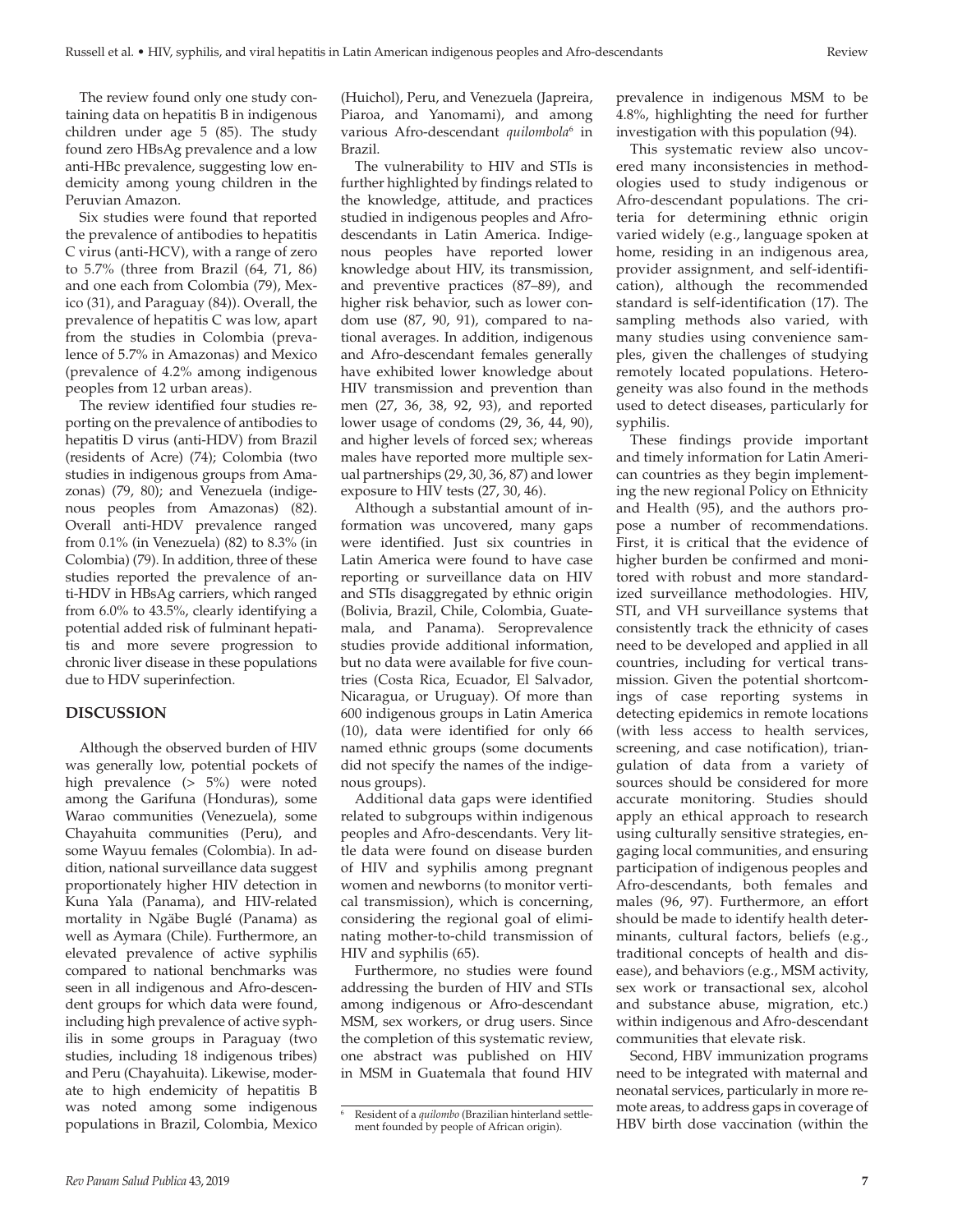first 24 hours) that have been documented in the Peruvian and Colombian Amazon areas, possibly related to the low rate of facility-based delivery in certain indigenous communities (98). These services should include community-based outreach activities to administer the first dose of HBV vaccine to newborns delivered at home.

Third, there is an urgent need for health promotion and HIV/STI preventive interventions that take advantage of new technologies and are nondiscriminatory, culturally sensitive, and respectful of gender differences. In particular, syphilis screening programs should be prioritized, utilizing point-of-care rapid testing and timely penicillin treatment of individuals with a reactive treponemal test, as recommended by WHO (42). These interventions should be developed using an intercultural approach to health, promoting coexistence, respect, and mutual acceptance between the culture of the conventional health system and local cultures through collaboration with the community, the family, and social leaders (96, 97).

Finally, with improved data, evidence-based policies and service delivery models can also be designed and implemented using an intercultural approach that considers different contexts, priorities, and needs. This is critical for the elimination of service access barriers and to improve the health outcomes of indigenous peoples and Afro-descendants.

- 1. Anderson I, Robson B, Connolly M, Al-Yaman F, Bjertness E, King A, et al. Indigenous and tribal peoples' health (The Lancet–Lowitja Institute Global Collaboration): a population study. Lancet. 2016;388(10040):131–57. [http://](http://dx.doi.org/10.1016/S0140-6736(16)00345-7) [dx.doi.org/10.1016/S0140-6736\(16\)](http://dx.doi.org/10.1016/S0140-6736(16)00345-7) [00345-7](http://dx.doi.org/10.1016/S0140-6736(16)00345-7)
- 2. United Nations General Assembly. Political declaration on HIV and AIDS: on the fast-track to accelerate the fight against HIV and to end the AIDS epidemic by 2030. 70<sup>th</sup> Session, Agenda Item 11. 2016 Jun 8. Points 62j, 64a. (A/Res/70266). Available from: [http://](http://www.unaids.org/sites/default/files/media_asset/2016-political-declaration-HIV-AIDS_en.pdf) [www.unaids.org/sites/default/files/](http://www.unaids.org/sites/default/files/media_asset/2016-political-declaration-HIV-AIDS_en.pdf) [media\\_asset/2016-political-declaration-](http://www.unaids.org/sites/default/files/media_asset/2016-political-declaration-HIV-AIDS_en.pdf)[HIV-AIDS\\_en.pdf](http://www.unaids.org/sites/default/files/media_asset/2016-political-declaration-HIV-AIDS_en.pdf)
- 3. Minichiello V, Rahman S, Hussain R. Epidemiology of sexually transmitted infections in global indigenous populations: data availability and gaps. Int J STD AIDS. 2013;24(10):759–68.

# **Limitations**

The findings of this review are qualified by its limitations. First, to minimize data gaps, the review included as many data sources as possible, including government reports and conference abstracts, but this limited the quality of the data discovered. Furthermore, the methodological inconsistencies in the included studies limited data comparability. Also, many of the studies relied on non-probability sampling, increasing the possibility of bias. Finally, although this review highlights certain areas and ethnic groups with elevated disease prevalence, the paucity of available data has led to an underrepresentation of many geographic areas and ethnic groups in Latin America. Therefore, caution is advised in making any generalizations across ethnic groups or countries given the lack of data, the potential for bias in existing studies, the diverse populations studied, and the specific cultural contexts within which each indigenous and Afrodescendant group lives.

#### **Conclusions**

Although current evidence suggests an overall low burden of HIV, pockets of high prevalence in some of the populations studied, combined with elevated levels of syphilis and HBV, warrant improving national surveillance systems with systematic collection and analysis

of ethnicity variables. Integrated biobehavioral studies employing robust methodologies and applying an ethical approach to research engaging in culturally sensitive strategies should be used to complement surveillance data. The responses to HIV, STIs, and VH in Latin America have rapidly progressed in the last decade, with increased participation of communities in policy action and governance, the expansion and decentralization of health services (including through community-based and peer-led services), and the availability of point-of-care diagnostics and simplified treatments. This new scenario offers opportunities to effectively address prevention and control of communicable diseases in indigenous peoples and Afro-descendants. Nevertheless, to eliminate health access barriers and improve the health outcomes, an intercultural approach to health promotion and service delivery is essential.

**Acknowledgments.** The authors wish to thank Adele Benzaken and Meritxell Sabidó for sharing their research results prior to publication to allow for their inclusion in this review.

#### **Conflicts of interest.** None.

**Disclaimer.** Authors hold sole responsibility for the views expressed in the manuscript, which may not necessarily reflect the opinion or policy of the RPSP/ PAJPH or the Pan American Health Organization (PAHO).

# **REFERENCES**

- 4. Garcia PJ, Bayer A, Cárcamo CP. The changing face of HIV in Latin America and the Caribbean. Curr HIV/AIDS Rep. 2014;11(2):146–57.
- 5. De Carvalho NS, Cho R, Flores LP. DST em populações indígenas no Brasil – análise crítica e revisão da literatura DST. J Bras Doenças Sex Transm. 2011; 23(3):142–5.
- 6. Joint United Nations Programme on HIV/ AIDS. Prevention gap report 2016. Geneva: UNAIDS; 2016. Available from: [http://](http://www.unaids.org/sites/default/files/media_asset/2016-prevention-gap-report_en.pdf) [www.unaids.org/sites/default/files/](http://www.unaids.org/sites/default/files/media_asset/2016-prevention-gap-report_en.pdf) [media\\_asset/2016-prevention-gap-report\\_](http://www.unaids.org/sites/default/files/media_asset/2016-prevention-gap-report_en.pdf) [en.pdf](http://www.unaids.org/sites/default/files/media_asset/2016-prevention-gap-report_en.pdf)
- 7. Joint United Nations Programme on HIV/AIDS. The gap report 2014. Geneva: UNAIDS; 2014. Available from: [http://](http://files.unaids.org/en/media/unaids/contentassets/documents/unaidspublication/2014/UNAIDS_Gap_report_en.pdf) [files.unaids.org/en/media/unaids/con](http://files.unaids.org/en/media/unaids/contentassets/documents/unaidspublication/2014/UNAIDS_Gap_report_en.pdf)[tentassets/documents/unaidspublica](http://files.unaids.org/en/media/unaids/contentassets/documents/unaidspublication/2014/UNAIDS_Gap_report_en.pdf)[tion/2014/UNAIDS\\_Gap\\_report\\_en.pdf](http://files.unaids.org/en/media/unaids/contentassets/documents/unaidspublication/2014/UNAIDS_Gap_report_en.pdf)
- 8. World Health Organization. Global incidence and prevalence of selected curable sexually transmitted infections – 2008.

Geneva: WHO; 2012. Available from: [http://www.who.int/reproductive](http://www.who.int/reproductivehealth/publications/rtis/2008_STI_estimates.pdf)[health/publications/rtis/2008\\_STI\\_esti](http://www.who.int/reproductivehealth/publications/rtis/2008_STI_estimates.pdf)[mates.pdf](http://www.who.int/reproductivehealth/publications/rtis/2008_STI_estimates.pdf)

- 9. Pan American Health Organization. Hepatitis B and C in the spotlight: a public health response in the Americas, 2016. Washington: PAHO; 2016. Available from: [http://iris.paho.org/xmlui/](http://iris.paho.org/xmlui/bitstream/handle/123456789/31449/9789275119297-eng.pdf?sequence=5&isAllowed=y) [bitstream/handle/123456789/31449/](http://iris.paho.org/xmlui/bitstream/handle/123456789/31449/9789275119297-eng.pdf?sequence=5&isAllowed=y) [9789275119297-eng.pdf?sequence=5&is](http://iris.paho.org/xmlui/bitstream/handle/123456789/31449/9789275119297-eng.pdf?sequence=5&isAllowed=y) [Allowed=y](http://iris.paho.org/xmlui/bitstream/handle/123456789/31449/9789275119297-eng.pdf?sequence=5&isAllowed=y)
- 10. International Work Group for Indigenous Affairs. IWGIA: regions [Internet]. Copenhagen: IWGIA; 2016 [cited 2016 Dec 8]. Available from: [https://www.iwgia.org/](https://www.iwgia.org/en/indigenous-world/146-english/regions) [en/indigenous-world/146-english/](https://www.iwgia.org/en/indigenous-world/146-english/regions) [regions](https://www.iwgia.org/en/indigenous-world/146-english/regions)
- 11. United Nations Development Programme. Afro-descendant population of Latin America II [Internet]. 15 May 2016. New York: UNDP; 2016 [cited 2016 Dec 8]. Available from: [http://web.archive.org/](http://web.archive.org/web/20160515163743/http://afrodescendientes-undp.org/page.php?page=1&lang=en)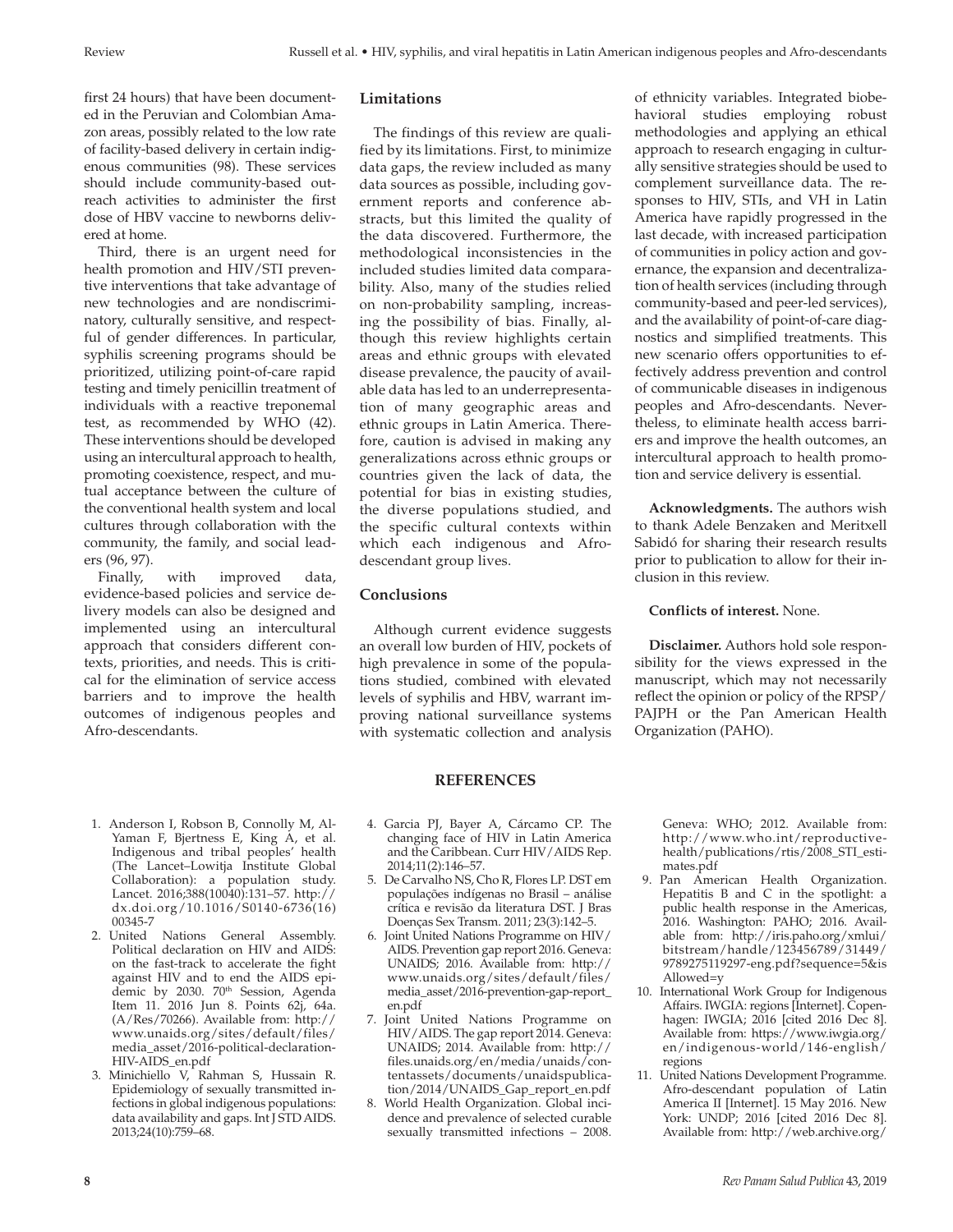[web/20160515163743/http://afrode](http://web.archive.org/web/20160515163743/http://afrodescendientes-undp.org/page.php?page=1&lang=en)[scendientes-undp.org/page.php?page=](http://web.archive.org/web/20160515163743/http://afrodescendientes-undp.org/page.php?page=1&lang=en) [1&lang=en](http://web.archive.org/web/20160515163743/http://afrodescendientes-undp.org/page.php?page=1&lang=en)

- 12. Organization of American States; Inter-American Commission on Human Rights. The situation of people of African descent in the Americas. Washington: OAS/IACHR; 2011. (OEA/Ser.L/V/II. Doc. 62). Para. 255; pg. 86. Available from: [http://www.oas.org/en/iachr/afro-de](http://www.oas.org/en/iachr/afro-descendants/docs/pdf/AFROS_2011_ENG.pdf)[scendants/docs/pdf/AFROS\\_2011\\_](http://www.oas.org/en/iachr/afro-descendants/docs/pdf/AFROS_2011_ENG.pdf) [ENG.pdf](http://www.oas.org/en/iachr/afro-descendants/docs/pdf/AFROS_2011_ENG.pdf)
- 13. Inter-American Development Bank. Salud de la mujer indígena. Intervenciones para reducir la muerte materna [Internet]. Washington: IABD; 2010 [cited 2017 Jan 27]. Available from: [https://publications.](https://publications.iadb.org/bitstream/handle/11319/246/Salud%20de%20la%20mujer%20ind%C3%ADgena.pdf) [iadb.org/bitstream/handle/11319/246/](https://publications.iadb.org/bitstream/handle/11319/246/Salud%20de%20la%20mujer%20ind%C3%ADgena.pdf) [Salud%20de%20la%20mujer%20in](https://publications.iadb.org/bitstream/handle/11319/246/Salud%20de%20la%20mujer%20ind%C3%ADgena.pdf)[d%C3%ADgena.pdf](https://publications.iadb.org/bitstream/handle/11319/246/Salud%20de%20la%20mujer%20ind%C3%ADgena.pdf)
- 14. Minority Rights Group International. State of the world's minorities and indigenous peoples. London: Minority Rights Group International; 2013 [cited 2017 Jan 16]. Foreword, p. 7. Available from: [http://minorityrights.org/wp-content/](http://minorityrights.org/wp-content/uploads/old-site-downloads/download-1293-State-of-the-Worlds-Minorities-and-Indigenous-Peoples-2013.pdf) [uploads/old-site-downloads/down](http://minorityrights.org/wp-content/uploads/old-site-downloads/download-1293-State-of-the-Worlds-Minorities-and-Indigenous-Peoples-2013.pdf)[load-1293-State-of-the-Worlds-Minori](http://minorityrights.org/wp-content/uploads/old-site-downloads/download-1293-State-of-the-Worlds-Minorities-and-Indigenous-Peoples-2013.pdf)[ties-and-Indigenous-Peoples-2013.pdf](http://minorityrights.org/wp-content/uploads/old-site-downloads/download-1293-State-of-the-Worlds-Minorities-and-Indigenous-Peoples-2013.pdf)
- 15. Gandhi AD, Pettifor A, Barrington C, Marshall SW, Behets F, Guardado ME, et al. Migration, multiple sexual partnerships, and sexual concurrency in the Garífuna population of Honduras. AIDS Behav. 2015;19(9):1559–70. doi: 10.1007/ s10461-015-1139-2
- 16. Benzaken AS, Sabidó M, Brito I, Bermúdez XPD, Benzaken NS, Galbán E, et al. HIV and syphilis in the context of community vulnerability among indigenous people in the Brazilian Amazon. Int J Equity Health. 2017;16(1):92. doi: 10.1186/s12939-017-0589-8
- 17. International Labor Organization. Convention on indigenous and tribal peoples, 1989 (no.169): a manual. Geneva: ILO; 2003. ISBN 92-2-113467-9. Available from: [http://pro169.org/res/materials/en/](http://pro169.org/res/materials/en/general_resources/Manual%20on%20ILO%20Convention%20No.%20169.pdf) [general\\_resources/Manual%20on%20](http://pro169.org/res/materials/en/general_resources/Manual%20on%20ILO%20Convention%20No.%20169.pdf) [ILO%20Convention%20No.%20169.pdf](http://pro169.org/res/materials/en/general_resources/Manual%20on%20ILO%20Convention%20No.%20169.pdf)
- 18. United Nations Economic and Social Council. Permanent Forum on Indigenous Issues, 5th Session: Item 3, Provisional Agenda. Special theme: Millennium Development Goals and indigenous peoples: redefining the Goals: Joint United Nations Programme on HIV/AIDS. E/C.19/2006/6/Add. 10. March 21st 2006. Available from: [http://www.un](http://www.unaids.org/sites/default/files/media_asset/unaidsindigenousissuespaper_en_0.pdf)[aids.org/sites/default/files/media\\_as](http://www.unaids.org/sites/default/files/media_asset/unaidsindigenousissuespaper_en_0.pdf)[set/unaidsindigenousissuespaper\\_en\\_0.](http://www.unaids.org/sites/default/files/media_asset/unaidsindigenousissuespaper_en_0.pdf) [pdf](http://www.unaids.org/sites/default/files/media_asset/unaidsindigenousissuespaper_en_0.pdf)
- 19. United Nations Permanent Forum on Indigenous Issues. The state of the world's indigenous peoples. Indigenous peoples' access to health services. New York: United Nations Department of Economic and Social Affairs, Secretariat of the Permanent Forum on Indigenous Issues; 2015 [cited 2016 Nov 14]. Available from: [http://www.un.org/](http://www.un.org/esa/socdev/unpfii/documents/2015/sowip2volume-ac.pdf) [esa/socdev/unpfii/documents/2015/](http://www.un.org/esa/socdev/unpfii/documents/2015/sowip2volume-ac.pdf) [sowip2volume-ac.pdf](http://www.un.org/esa/socdev/unpfii/documents/2015/sowip2volume-ac.pdf)
- 20. World Health Organization. Global health sector strategy on HIV 2016–2021 towards

ending aids. Geneva: WHO; 2016 [cited 2017 Jun 2]. Available from: [http://apps.](http://apps.who.int/iris/bitstream/10665/246178/1/WHO-HIV-2016.05-eng.pdf) [who.int/iris/bitstream/10665/246178/](http://apps.who.int/iris/bitstream/10665/246178/1/WHO-HIV-2016.05-eng.pdf) [1/WHO-HIV-2016.05-eng.pdf](http://apps.who.int/iris/bitstream/10665/246178/1/WHO-HIV-2016.05-eng.pdf)

- 21. World Health Organization. Global health sector strategy on sexually transmitted infections 2016–2021: towards ending STIs. Geneva: WHO; 2016 [cited 2017 Aug 17]. Available from: [http://apps.who.int/](http://apps.who.int/iris/bitstream/10665/246296/1/WHO-RHR-16.09-eng.pdf?ua=1) [iris/bitstream/10665/246296/1/WHO-](http://apps.who.int/iris/bitstream/10665/246296/1/WHO-RHR-16.09-eng.pdf?ua=1)[RHR-16.09-eng.pdf?ua=1](http://apps.who.int/iris/bitstream/10665/246296/1/WHO-RHR-16.09-eng.pdf?ua=1)
- 22. World Health Organization. Global health sector strategy on viral hepatitis 2016–2021: towards ending viral hepatitis. Geneva: WHO; 2016 [cited 2017 Aug 17]. Available from: [http://apps.who.](http://apps.who.int/iris/bitstream/10665/246177/1/WHO-HIV-2016.06-eng.pdf?ua=1) [int/iris/bitstream/10665/246177/1/](http://apps.who.int/iris/bitstream/10665/246177/1/WHO-HIV-2016.06-eng.pdf?ua=1) [WHO-HIV-2016.06-eng.pdf?ua=1](http://apps.who.int/iris/bitstream/10665/246177/1/WHO-HIV-2016.06-eng.pdf?ua=1)
- 23. Pan American Health Organization. Plan of action for the prevention and control of HIV and sexually transmitted infections 2016–2021. Washington: PAHO; 2016 [cited 2017 Jun 2]. Available from: [http://www.paho.org/hq/index.](http://www.paho.org/hq/index.php?option=com_docman&task=doc_view&gid=35735&Itemid=270&lang=en) [php?option=com\\_docman&task=doc\\_vi](http://www.paho.org/hq/index.php?option=com_docman&task=doc_view&gid=35735&Itemid=270&lang=en) [ew&gid=35735&Itemid=270&lang=en](http://www.paho.org/hq/index.php?option=com_docman&task=doc_view&gid=35735&Itemid=270&lang=en)
- 24. Moher D, Liberati A, Tetzlaff J, Altman DG. Preferred reporting items for systematic reviews and meta-analyses: the PRISMA statement. PLoS Med. 2009;6(7): e1000097.
- 25. Ruffinen CZ, Sabidó M, Díaz-Bermúdez XP, Lacerda M, Mabey D, Peeling RW, et al. Point-of-care screening for syphilis and HIV in the borderlands: challenges in implementation in the Brazilian Amazon. BMC Health Serv Res. 2015;15(495):1–10. doi:10.1186/s12913-015-1155-y
- 26. Lobo García K, Pinzón J, Ramirez Bedoya B, Garrido VM, Manjarrés Barros VA, Haag Lederer AF. An educational strategy to raise awareness about sexual and reproductive health, HIV/AIDS, aimed at women in a Wayuu indigenous community in Colombia. XVII International AIDS Conference, Mexico City, Mexico, August 3–8, 2008. Abstract No. CDC0922.
- 27. Rojas C, Castro D, Gómez N, Lozano M, Congote J, Paris S, et al. Prevalence, risk behaviours, and HIV knowledge in an indigenous community in Colombia. Int J Indig Heal. 2015;10(2):102–16.
- 28. ALAS. Estudio de ITS 2005: métodos y resultados [Internet]. Guatemala: ALAS; 2005 [cited 2016 Nov 8]. Available from: [http://www.pasca.org/sites/default/](http://www.pasca.org/sites/default/files/2005%20STI%20Study%20-%20Spanish%20Alas%20Chimaltenango.pdf) [files/2005%20STI%20Study%20-%20](http://www.pasca.org/sites/default/files/2005%20STI%20Study%20-%20Spanish%20Alas%20Chimaltenango.pdf) [Spanish%20Alas%20Chimaltenango.pdf](http://www.pasca.org/sites/default/files/2005%20STI%20Study%20-%20Spanish%20Alas%20Chimaltenango.pdf)
- 29. Hernández Ayala FM, Ardón E, Farach N, Tinajeros F, Perén J, Guardado ME, et al. Encuesta de vigilancia del comportamiento sexual y prevalencias de infecciones de transmisión sexual y virus de la inmunodeficiencia humana en poblaciones clave de Honduras, 2012 (ECVC). Tegucigalpa: Secretaría de Salud de Honduras; 2014. 176p. Available from: [https://drive.google.com/file/d/0B\\_](https://drive.google.com/file/d/0B_p01s2ovIdoVS00MXlHUnZpaVE/view?ts=59935902) [p01s2ovIdoVS00MXlHUnZpaVE/](https://drive.google.com/file/d/0B_p01s2ovIdoVS00MXlHUnZpaVE/view?ts=59935902) [view?ts=59935902](https://drive.google.com/file/d/0B_p01s2ovIdoVS00MXlHUnZpaVE/view?ts=59935902)
- 30. Ministerio de Salud (HN). Encuesta Centroamericana de vigilancia de comportamiento sexual y prevalencia de VIH e ITS en poblaciones vulnerables: población Garífuna [Internet]. Honduras:

MS; 2008 [cited 2016 Nov 8]. Available from: [http://onusida.hn/index.php/](http://onusida.hn/index.php/datos-y-analisis/conozca-la-respuesta?showall=&start=1) [datos-y-analisis/conozca-la-respuesta?](http://onusida.hn/index.php/datos-y-analisis/conozca-la-respuesta?showall=&start=1) [showall=&start=1](http://onusida.hn/index.php/datos-y-analisis/conozca-la-respuesta?showall=&start=1)

- 31. Duque Rodriguez J. Seroprevalence study in Mexico native Indian population. XVII International AIDS Conference, Mexico City, Mexico, August 3–8, 2008. Abstract No. THPE0473.
- 32. Sipan C, Hovell M, Jimenez-Cruz A, Vera C, Estrada I, Kelley N, et al. Risk behaviors and HIV prevalence in male Mixtec migrant workers in San Quintin, Baja California. XVII International AIDS Conference, Mexico City, Mexico, August 3–8, 2008. Abstract No. TUPE0598.
- 33. Mendoza L, Mongelos P, Paez M, Castro A, Rodriguez-Riveros I, Gimenez G, et al. Human papillomavirus and other genital infections in indigenous women from Paraguay: a cross-sectional analytical study. BMC Infect Dis. 2013;9(13):531. doi:10.1186/1471-2334-13-531
- 34. Ministerio de Salud Pública y Bienestar Social (PY). Estudio de prevalencia de sífilis/VIH y conocimientos, prácticas y actitudes de la población indígena en 3 ejes geográficos del Paraguay. Asunción: PRONASIDA; 2011 [cited 2016 Nov 10]. Available from: [http://www.pronasida.](http://www.pronasida.gov.py/images/documentos/inf_pob_indigena.pdf) [gov.py/images/documentos/inf\\_pob\\_](http://www.pronasida.gov.py/images/documentos/inf_pob_indigena.pdf) [indigena.pdf](http://www.pronasida.gov.py/images/documentos/inf_pob_indigena.pdf)
- 35. Bartlett E, Zavaleta C, Fernández C, Razuri H, Vilcarromero S, Vermund S, et al. Expansion of HIV and syphilis into the Peruvian Amazon: a survey of four communities of an indigenous Amazonian ethnic group. Int J Infect Dis. 2009;12(6):e89–94. doi:10.1016/j.ijid.2008. 03.036
- 36. Ormaeche M, Whittembury A, Pun M, Suárez-Ognio L. Hepatitis B virus, syphilis, and HIV seroprevalence in pregnant women and their male partners from six indigenous populations of the Peruvian Amazon Basin, 2007–2008. Int J Infect Dis. 2012;16(10):e724–30. doi:10.1016/j. ijid.2012.05.1032
- 37. PREVEN. Proyecto AMAZON: VIH en la Amazonia Peruana, salud sexual en<br>comunidades indígenas [Internet]. comunidades indígenas [Internet]. USAID, Pact Brasil; 2007 [cited 2016 Nov 10]. Available from: [https://avispasenac](https://avispasenaccion.wordpress.com/2008/07/22/proyecto-preven-y-proyecto-amazon-vih-en-la-amazonia-peruana-resumen-de-resultados-2007/)[cion.wordpress.com/2008/07/22/](https://avispasenaccion.wordpress.com/2008/07/22/proyecto-preven-y-proyecto-amazon-vih-en-la-amazonia-peruana-resumen-de-resultados-2007/) [proyecto-preven-y-proyecto-ama](https://avispasenaccion.wordpress.com/2008/07/22/proyecto-preven-y-proyecto-amazon-vih-en-la-amazonia-peruana-resumen-de-resultados-2007/)[zon-vih-en-la-amazonia-peruana-resu](https://avispasenaccion.wordpress.com/2008/07/22/proyecto-preven-y-proyecto-amazon-vih-en-la-amazonia-peruana-resumen-de-resultados-2007/)[men-de-resultados-2007/](https://avispasenaccion.wordpress.com/2008/07/22/proyecto-preven-y-proyecto-amazon-vih-en-la-amazonia-peruana-resumen-de-resultados-2007/)
- 38. Zavaleta C, Fernández C, Konda K, Valderrama Y, Vermund S, Gotuzzo E. Short report: high prevalence of HIV and syphilis in a remote native community of the Peruvian Amazon. Am J Trop Med Hyg. 2007;76(4):703–5.
- 39. Zavaleta C, Razuri H, Fernandez C, Lescano A, Bartlett E, Vilcarromero S, et al. HIV and syphilis prevalence in indigenous communities in the Peruvian Amazon: exploring some risk factors. XVII International AIDS Conference, Mexico City, Mexico, August 3–8, 2008. Abstract No. MOPE1079.
- 40. Villalba JA, Bello G, Maes M, Sulbaran YF, Garzaro D, Loureiro CL, et al. HIV-1 epidemic in Warao Amerindians from Venezuela: spatial phylodynamics and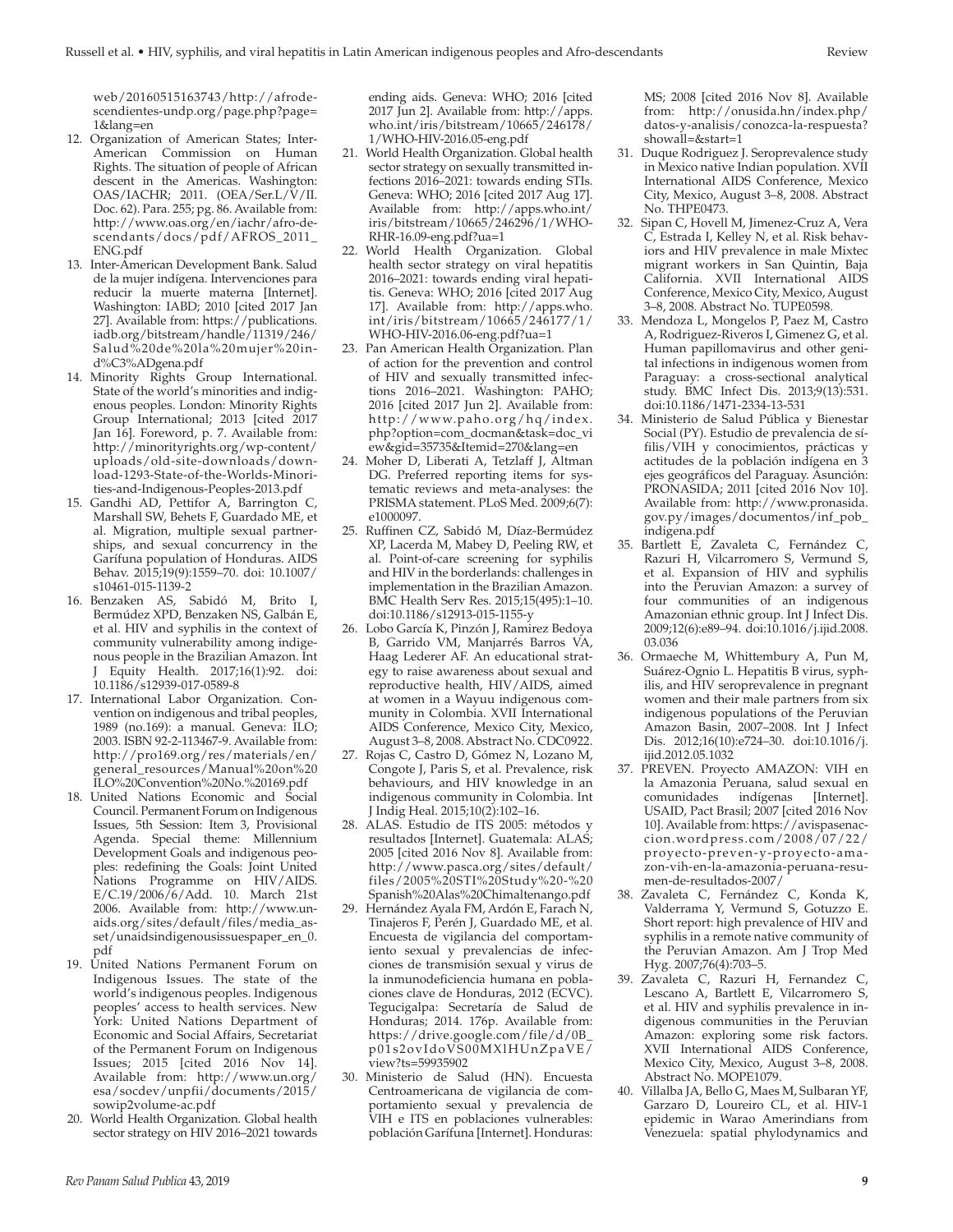epidemiological patterns. AIDS. 2013; 27(11):1783–91. doi:10.1097/QAD.0b013e 3283601bdb

- 41. Joint United Nations Programme on HIV/ AIDS. UNAIDS: countries [Internet]. Geneva: UNAIDS; 2016 [cited 2016 Nov 15]. Available from: [http://www.unaids.](http://www.unaids.org/en/regionscountries/countries) [org/en/regionscountries/countries](http://www.unaids.org/en/regionscountries/countries)
- 42. World Health Organization. Information note on the use of dual HIV/syphilis rapid diagnostic tests (RDT). Geneva: WHO; 2017 [cited 2017 Aug 13]. Available from: [http://apps.who.int/iris/bitstream/](http://apps.who.int/iris/bitstream/10665/252849/1/WHO-RHR-17.01-eng.pdf?ua=1) [10665/252849/1/WHO-RHR-17.01-eng.](http://apps.who.int/iris/bitstream/10665/252849/1/WHO-RHR-17.01-eng.pdf?ua=1) [pdf?ua=1](http://apps.who.int/iris/bitstream/10665/252849/1/WHO-RHR-17.01-eng.pdf?ua=1)
- 43. Kim AA, Morales S, Lorenzana de Rivera I, Paredes M, Juarez S, Alvarez B, et al. Short communication: HIV incidence among vulnerable populations in Honduras: results from an integrated behavioral and biological survey among female sex workers, men who have sex with men, and Garifuna in Honduras, 2006. AIDS Res Hum Retroviruses. 2013;29(3):516–9. doi: 10.1089/AID.2012. 0032 Epub 2012 Dec 5.
- 44. Paz-Bailey G, Morales-Miranda S, Jacobson JO, Gupta SK, Sabin K, Mendoza S, et al. High rates of STD and sexual risk behaviors among Garífunas in Honduras. J Acquir Immune Defic Syndr. 2009;51: S26–34.
- 45. Morales-Miranda S, Paz-Bailey G, Paredes M, Arambu N, Sabin K, Monterroso E. HIV, STD and risk behaviors among men who have sex with men, female sex workers, and indigenous Garífuna population in Honduras. XVII International AIDS Conference, Mexico City, Mexico, August 3–8, 2008. Abstract No. WEAX0305.
- 46. Farach N, Ardon E, Lorenzana S, Huaman B, Guardado ME, Tinajeros F. Key findings of an HIV bio-behavioral surveillance survey among the Garifuna ethnic minority and its implications for the improvement of HIV prevention programs, Honduras 2012. XX International AIDS Conference: Melbourne, Australia, July 20–25, 2014. Abstract No. PUB042.
- 47. Medrano J. Vigilancia epidemiológica en Bolivia entre los pueblos originarios. In: Ministerio de Salud y Deportes del Estado Plurinacional de Bolivia; Ministerio de Salud de Peru; UNAIDS; UNICEF; PAHO; FCI, editors. Memoria del encuentro sobre prevención y otros servicios de ITS y VIH dirigidos a pueblos originarios indígenas y amazónicos de Bolivia y Perú. Santa Cruz de la Sierra, Bolivia: August 21–23, 2013. pp. 36–37. Available from: [http://bvs.minsa.gob.](http://bvs.minsa.gob.pe/local/minsa/3019.pdf) [pe/local/minsa/3019.pdf](http://bvs.minsa.gob.pe/local/minsa/3019.pdf)
- 48. Vega J. Experiencia del CRVIR41 en tamizaje y consejería en la ciudad de el alto. In: Ministerio de Salud y Deportes del Estado Plurinacional de Bolivia; Ministerio de Salud de Peru; UNAIDS; UNICEF; PAHO, FCI, editors. Memoria del encuentro sobre prevención y otros servicios de ITS y VIH dirigidos a pueblos originarios indígenas y amazónicos de Bolivia y Perú. Santa Cruz de la Sierra, Bolivia: August 21–23, 2013. pp. 67–68. Available from: [http://bvs.minsa.gob.](http://bvs.minsa.gob.pe/local/minsa/3019.pdf) [pe/local/minsa/3019.pdf](http://bvs.minsa.gob.pe/local/minsa/3019.pdf)
- 49. Ministerio da Saúde, Secretaria de Vigilância em Saude Program Nacional de DST e AIDS (BR); Santos VL, editors. Distritos sanitários especiais indígenas: diretrizes para implantar o Programa de DST/Aids. Brasília: MS; 2005. 94 p. Available from: [http://bvsms.saude.gov.](http://bvsms.saude.gov.br/bvs/publicacoes/diret_indigena.pdf) [br/bvs/publicacoes/diret\\_indigena.pdf](http://bvsms.saude.gov.br/bvs/publicacoes/diret_indigena.pdf)
- 50. Ministerio da Saúde, Secretaría de Vigilancia em Saúde (BR). Boletín epidemiológico SIDA e ITS. Ano VII, No. 01, 2010. Brasília: MS; 2010. Available from: [http://bvsms.saude.gov.br/bvs/peri](http://bvsms.saude.gov.br/bvs/periodicos/boletim_epidemiologico_sida_its_v7_n1.pdf)[odicos/boletim\\_epidemiologico\\_sida\\_](http://bvsms.saude.gov.br/bvs/periodicos/boletim_epidemiologico_sida_its_v7_n1.pdf) [its\\_v7\\_n1.pdf](http://bvsms.saude.gov.br/bvs/periodicos/boletim_epidemiologico_sida_its_v7_n1.pdf)
- 51. Ministerio da Saúde, Secretaría de Vigilancia em Saúde, Departamento de DST, Aids e Hepatites Virais (BR). Boletín epidemiológico Aids e DST. Ano IV No. 0. Brasília: MS; 2015. Available from: [http://](http://www.aids.gov.br/pt-br/pub/2015/boletim-epidemiologico-hivaids-2015) [www.aids.gov.br/pt-br/pub/2015/](http://www.aids.gov.br/pt-br/pub/2015/boletim-epidemiologico-hivaids-2015) [boletim-epidemiologico-hivaids-2015](http://www.aids.gov.br/pt-br/pub/2015/boletim-epidemiologico-hivaids-2015)
- 52. Ministerio de Salud y Protección Social de la República, Dirección de Promoción y Prevención (CO); United Nations Population Fund. Convenio 168, componente VIH: panorama del VIH/SIDA en Colombia, 1983–2010. Un análisis de situación. Bogotá: Legis S.A.; 2012. Available from: [http://colombia.unfpa.org/sites/](http://colombia.unfpa.org/sites/default/files/pub-pdf/PANORAMA-VIH-SIDA-COLOMBIA-1983-2010.pdf) [default/files/pub-pdf/PANORAMA-](http://colombia.unfpa.org/sites/default/files/pub-pdf/PANORAMA-VIH-SIDA-COLOMBIA-1983-2010.pdf)[VIH-SIDA-COLOMBIA-1983-2010.pdf](http://colombia.unfpa.org/sites/default/files/pub-pdf/PANORAMA-VIH-SIDA-COLOMBIA-1983-2010.pdf)
- 53. Garcia J. VIH-VIH avanzado por etnia. Guatemala City: Centro Nacional de Epidemiológia; 2011. Available from: [http://www.pasca.org/content/](http://www.pasca.org/content/estudios-de-vih-y-poblaciones-ind%C3%ADgenas) [estudios-de-vih-y-poblaciones-ind%](http://www.pasca.org/content/estudios-de-vih-y-poblaciones-ind%C3%ADgenas) [C3%ADgenas](http://www.pasca.org/content/estudios-de-vih-y-poblaciones-ind%C3%ADgenas)
- 54. Dirección General de Regulación, Vigilancia y Control de la Salud, Programa Nacional de Prevención y Control de ITS, VIH, y SIDA (GT). Estudio antropológico multicentrico sobre actitudes y prácticas de la población Maya sobre ITS, VIH y Sida y el uso del condón, y estrategias de abordaje sobre sexualidad humana. Guatemala City: DGRVCS; 2010. Available from: [http://www.pasca.org/content/](http://www.pasca.org/content/estudios-de-vih-y-poblaciones-ind%C3%ADgenas) [estudios-de-vih-y-poblaciones-in](http://www.pasca.org/content/estudios-de-vih-y-poblaciones-ind%C3%ADgenas)[d%C3%ADgenas](http://www.pasca.org/content/estudios-de-vih-y-poblaciones-ind%C3%ADgenas)
- 55. Dirección General de Regulación, Vigilancia y Control de la Salud, Programa Nacional de Prevención y Control de ITS, VIH, y SIDA (GT); United Nations Population Fund; La Asociación de Investigación Desarrollo y Educación Integral. Estudio antropológico, multiétnico sobre comportamiento, actitudes y prácticas de la población Maya sobre ITS, VIH y SIDA, uso del condón masculino y estrategia de abordaje sobre sexualidad humana. Guatemala City: DGRVCS; 2005. 104p. Available from: [http://www.pasca.](http://www.pasca.org/sites/default/files/INFORME_FINAL%20Estudio%20Antropologico%20Guatemala.pdf) [org/sites/default/files/INFORME\\_](http://www.pasca.org/sites/default/files/INFORME_FINAL%20Estudio%20Antropologico%20Guatemala.pdf) [FINAL%20Estudio%20Antropologico%20](http://www.pasca.org/sites/default/files/INFORME_FINAL%20Estudio%20Antropologico%20Guatemala.pdf) [Guatemala.pdf](http://www.pasca.org/sites/default/files/INFORME_FINAL%20Estudio%20Antropologico%20Guatemala.pdf)
- 56. Ministerio de Salud, Comisión Nacional para la Prevención y Control del VIH (PA). Plan estratégico nacional multisectorial de ITS, VIH y Sida: 2009–2014. Panama City: MS; 2009. 108p. Available from: [http://www.nationalplanningcy](http://www.nationalplanningcycles.org/sites/default/files/planning_cycle_repository/panama/hiv_plan_panama.pdf)[cles.org/sites/default/files/planning\\_](http://www.nationalplanningcycles.org/sites/default/files/planning_cycle_repository/panama/hiv_plan_panama.pdf) [cycle\\_repository/panama/hiv\\_plan\\_](http://www.nationalplanningcycles.org/sites/default/files/planning_cycle_repository/panama/hiv_plan_panama.pdf) [panama.pdf](http://www.nationalplanningcycles.org/sites/default/files/planning_cycle_repository/panama/hiv_plan_panama.pdf)
- 57. SEREMI de Salud de Arica y Parinacota, Programa de Salud y Pueblas Indigenas (CL). Situación de salud de la población aymara en la Región de Arica y Parinacota: evidencias de inequidades étnicas en el norte de Chile. SEREMI Salud; 2014. 132p. Available from: [http://www.](http://www.seremisalud15.cl/docs/saludPoblacionAymara.pdf) [seremisalud15.cl/docs/saludPoblacio](http://www.seremisalud15.cl/docs/saludPoblacionAymara.pdf)[nAymara.pdf](http://www.seremisalud15.cl/docs/saludPoblacionAymara.pdf)
- 58. Ministerio de Salud y Protección Social (CO). Estudio técnico de servicios diferenciales para los pueblos indígenas de Colombia. Bogotá: Minsalud; 2014. 164p. Available from: [https://www.minsalud.](https://www.minsalud.gov.co/sites/rid/Lists/BibliotecaDigital/RIDE/VP/RBC/estudio-suficiencia-indigenas.pdf) [gov.co/sites/rid/Lists/BibliotecaDigital/](https://www.minsalud.gov.co/sites/rid/Lists/BibliotecaDigital/RIDE/VP/RBC/estudio-suficiencia-indigenas.pdf) [RIDE/VP/RBC/estudio-suficiencia-indi](https://www.minsalud.gov.co/sites/rid/Lists/BibliotecaDigital/RIDE/VP/RBC/estudio-suficiencia-indigenas.pdf)[genas.pdf](https://www.minsalud.gov.co/sites/rid/Lists/BibliotecaDigital/RIDE/VP/RBC/estudio-suficiencia-indigenas.pdf)
- 59. Instituto Nacional de Estadística y Censo (PA). Estadísticas vitales vol. III – defunciones, con información concerniente a los hechos ocurridos en la República, en el 2014. Panama: INEC; 2014. Available from: [http://www.contraloria.gob.pa/](http://www.contraloria.gob.pa/INEC/Publicaciones/Publicaciones.aspx?ID_SUBCATEGORIA=7&ID_PUBLICACION=708&ID_IDIOMA=1&ID_CATEGORIA=3) [INEC/Publicaciones/Publicaciones.](http://www.contraloria.gob.pa/INEC/Publicaciones/Publicaciones.aspx?ID_SUBCATEGORIA=7&ID_PUBLICACION=708&ID_IDIOMA=1&ID_CATEGORIA=3) [aspx?ID\\_SUBCATEGORIA=7&ID\\_](http://www.contraloria.gob.pa/INEC/Publicaciones/Publicaciones.aspx?ID_SUBCATEGORIA=7&ID_PUBLICACION=708&ID_IDIOMA=1&ID_CATEGORIA=3) [PUBLICACION=708&ID\\_](http://www.contraloria.gob.pa/INEC/Publicaciones/Publicaciones.aspx?ID_SUBCATEGORIA=7&ID_PUBLICACION=708&ID_IDIOMA=1&ID_CATEGORIA=3) [IDIOMA=1&ID\\_CATEGORIA=3](http://www.contraloria.gob.pa/INEC/Publicaciones/Publicaciones.aspx?ID_SUBCATEGORIA=7&ID_PUBLICACION=708&ID_IDIOMA=1&ID_CATEGORIA=3)
- 60. Ferri K, Gomes AM. Doenças sexualmente transmissíveis e aids entre indígenas do Distrito Sanitário Especial Indígena do Mato Grosso do Sul de 2001 a 2005. Saude Coletiva. 2011;8(47):7–12.
- 61. Departamento Administrativo Nacional Estadística (CO). La visibilización estadística de los grupos étnicos colombianos. Bogota: DANE; 2006 [cited 2016 Dec 9]. Available from: [https://www.](https://www.dane.gov.co/files/censo2005/etnia/sys/visibilidad_estadistica_etnicos.pdf) [dane.gov.co/files/censo2005/etnia/](https://www.dane.gov.co/files/censo2005/etnia/sys/visibilidad_estadistica_etnicos.pdf) [sys/visibilidad\\_estadistica\\_etnicos.pdf](https://www.dane.gov.co/files/censo2005/etnia/sys/visibilidad_estadistica_etnicos.pdf)
- 62. Díaz-Olavarrieta C, Wilson KS, García SG, Revollo R, Richmond K, Paz F, Chavez LP. The co-occurrence of intimate partner violence and syphilis among pregnant women in Bolivia. J Womens Health. 2009;18(12):2077–86. doi: 10.1089/jwh. 2008.1258
- 63. Benzaken AS, Sardinha JCG, Garcia EG. Sífilis congênita en comunidades indígenas de difícil acceso: desafio a superar mediante uso de la tecnologia. Rev Leprologia Fontilles. 2010;17:551–60.
- 64. de Souza VA, Sumita LM, Nascimento MC, Oliveira J, Mascheretti M, Quiroga M, et al. Human Herpesvirus-8 Infection and oral shedding in amerindian and non-amerindian populations in the Brazilian Amazon region. J Infect Dis. 2007;196(6):844–52. doi:10.1086/520549
- 65. Pan American Health Organization. Elimination of mother-to-child transmission of HIV and syphilis in the Americas: update 2015. Washington: PAHO; 2015 [cited 2017 Aug 8]. Available from: [http://](http://iris.paho.org/xmlui/bitstream/handle/123456789/18372/9789275118702_eng.pdf?sequence=3&isAllowed=y) [iris.paho.org/xmlui/bitstream/han](http://iris.paho.org/xmlui/bitstream/handle/123456789/18372/9789275118702_eng.pdf?sequence=3&isAllowed=y)[dle/123456789/18372/9789275118702\\_](http://iris.paho.org/xmlui/bitstream/handle/123456789/18372/9789275118702_eng.pdf?sequence=3&isAllowed=y) [eng.pdf?sequence=3&isAllowed=y](http://iris.paho.org/xmlui/bitstream/handle/123456789/18372/9789275118702_eng.pdf?sequence=3&isAllowed=y)
- 66. Domingues RMSM, Szwarcwald CL, Souza Junior PRB, Leal M do C. Prevalence of syphilis in pregnancy and prenatal syphilis testing in Brazil: birth in Brazil study. Rev Saude Publica. 2014;48(5):774. doi:10.1590/S0034-8910.2014048005114.
- 67. Instituto Nacional de Salud; Folleco AE. Informe final hepatitis A, Colombia 2013. Bogotá: INS; 2013. 23p.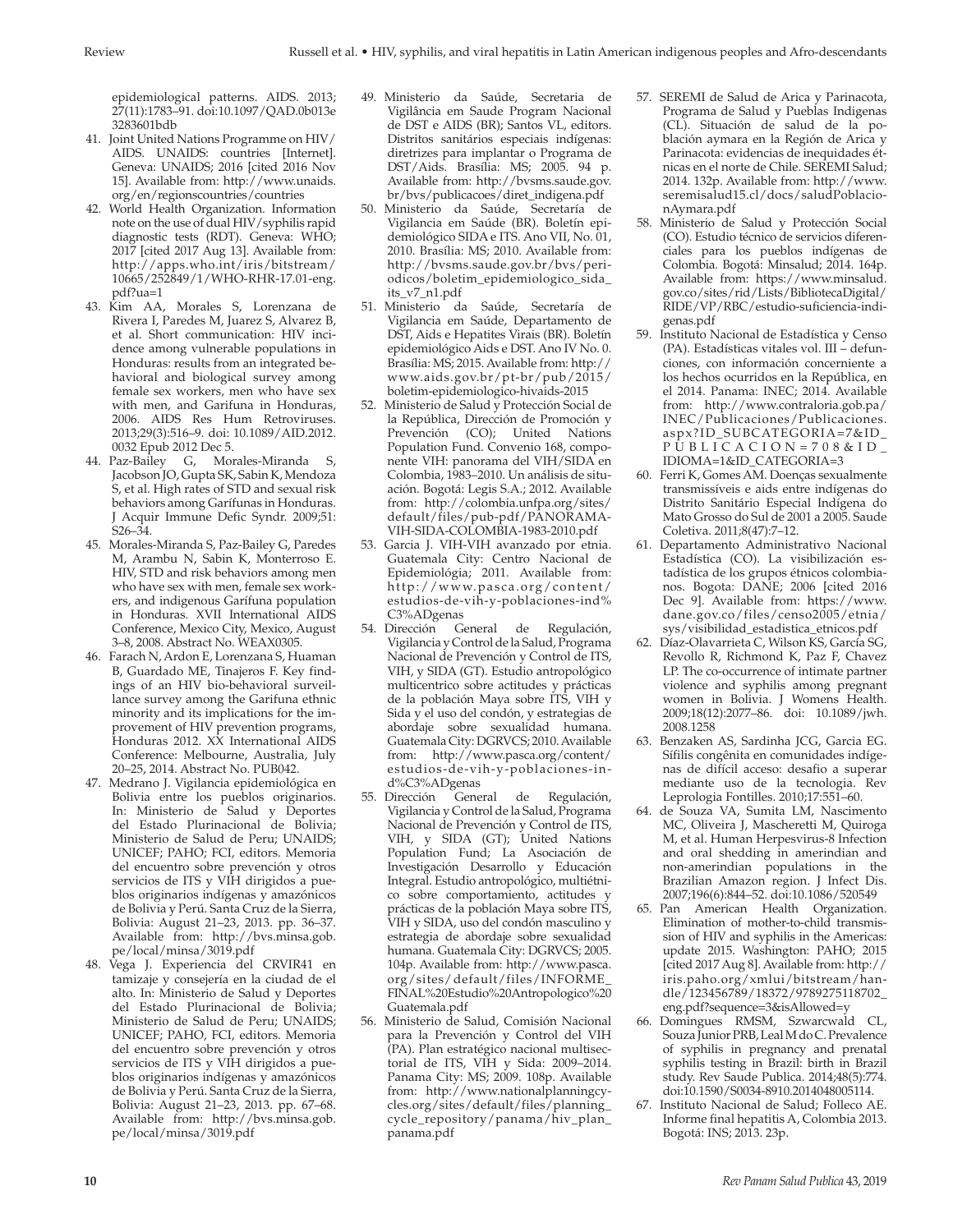- 68. Kozlowski AG, Motta-Castro AR, Nascimento LB, Silva AM, Teles SA, Villar LM, et al. Prevalence of hepatitis A virus infection in Afro-Brazilian isolated communities in Central Brazil. Mem Inst Oswaldo Cruz, Rio de Janeiro. 2007;102(1):121–3.
- 69. Alvarado-Mora MV, Botelho L, Nishiya A, Neto RA, Gomes Gouvea MS, Gutierrez MF, et al. Frequency and genotypic distribution of GB virus C (GBV-C) among Colombian population with hepatitis B (HBV) or hepatitis C (HCV) infection. Virol J. 2011;8(1):345–51. doi: 10.1186/1743-422X-8-345
- 70. Delfino CM, Berini C, Eirin ME, Malan R, Pedrozo W, Krupp R, et al. New natural variants of hepatitis B virus among amerindians from Argentina with mainly occult infections. J Clin Virol. 2012;54(2): 174–9. doi:10.1016/j.jcv.2012.02.023
- 71. Ferreira A, Greca D, Tavares E, Moriya Y, Spelling F, Boeira M, et al. Soroepidemiologia da hepatite B e C em índios Kaingang do Sul do Brasil. Rev Panam Salud Publica. 2006;20(4):230–5.
- 72. Nunes HM, Monteiro MRCC, Soares MCP. Prevalence of hepatitis B and D serological markers in the Parakanã, Apyterewa Indian Reservation, Pará State, Brazil. Cad Saúde Pública. 2007;23(11):2767–79.
- 73. Alvarado-Mora M V, Botelho L, Gomes-Gouvêa MS, de Souza VF, Nascimento MC, Pannuti CS, et al. Detection of hepatitis B virus subgenotype A1 in a Quilombo community from Maranhão, Brazil. Virol J. 2011;8(1):415–20. doi:10. 1186/1743-422X-8-415
- 74. Viana S, Parana R, Moreira RC, Compri AP, Macedo V. High prevalence of hepatitis B virus and hepatitis D virus in the western Brazilian Amazon. Am J Trop Med Hyg. 2005;73(4):808–14.
- 75. Matos MAD, Reis NRS, Kozlowski AG, Teles SA, Motta-Castro AR, Mello FCA, et al. Epidemiological study of hepatitis A, B and C in the largest Afro-Brazilian isolated community. Trans R Soc Trop Med Hyg. 2009;103(9):899–905. doi:10.1016/j. trstmh.2009.01.013
- 76. Motta-Castro ARC, Martins RMB, Araujo NM, Niel C, Facholi GB, Lago BV, et al. Molecular epidemiology of hepatitis B virus in an isolated Afro-Brazilian community. Arch Virol. 2008;153(12):2197– 205. doi:10.1007/s00705-008-0237-0
- 77. Motta-Castro ARC, Martins RMB, Yoshida CFT, Teles SA, Paniago AM, Lima KMB, et al. Hepatitis B virus infection in isolated Afro-Brazilian communities. J Medical Virology. 2005;77(2):188–93. doi: 10.1002/ jmv.20435
- 78. Motta-Castro ARC, Yoshida CFT, Lemos ERS, Oliveira JM, Cunha RV, Lewis-Ximenez LL, et al. Seroprevalence of hepatitis B virus infection among an Afrodescendant community in Brazil. Mem Inst Oswaldo Cruz. 2003;98(1):13–7.
- 79. Alvarado-Mora MV, Gutierrez Fernandez MF, Gomes-Gouveia MS, de Azevedo Neto RS, Carrilho FJ, Rebello Pinho JR. Hepatitis B (HBV), hepatitis C (HCV)

and hepatitis delta (HDV) viruses in the Colombian population: how is the epidemiological situation? PLoS ONE. 2011; 6(4):e18888. doi:10.1371/journal.pone. 0018888

- 80. di Filippo Villa D, Cortes-Mancera F, Payares E, Montes N, de la Hoz F, Arbelaez MP, et al. Hepatitis D virus and hepatitis B virus infection in amerindian communities of the Amazonas state, Colombia. Virol J. 2015;12(1):172. doi:10. 1186/s12985-015-0402-5
- 81. Roman S, Tanaka Y, Khan A, Kurbanov F, Kato H, Mizokami M, et al. Occult hepatitis B in the genotype H-infected Nahuas and Huichol native Mexican population. J Med Virol. 2010;82:1527–36. doi:10.1002/ jmv.21846
- 82. Duarte MC, Cardona N, Poblete F, González K, García M, Pacheco M, et al. A comparative epidemiological study of hepatitis B and hepatitis D virus infections in Yanomami and Piaroa Amerindians of Amazonas State, Venezuela. Trop Med Int Health. 2010;15(8):924–33. doi:10.1111/ j.1365-3156.2010.02560.x
- 83. Monsalve-Castillo F, Echevarría JM, Atencio R, Suárez A, Estévez J, Costa-León L, et al. Alta prevalencia de la infección por el virus de hepatitis B en la comunidad indígena Japreira, Estado Zulia, Venezuela. Cad Saude Publica. 2008;24(5):1183–6.
- 84. Rovira C, Monzón I, Almirón M. Hepatitis virales en diferentes grupos étnicos del Paraguay. Mem Inst Invest Cienc Salud. 2005;3(1):5–8.
- 85. Cabezas Sánchez C, Trujillo Villarroel O, Zavaleta Cortijo C, Culqui Lévano D, Suarez Jara M, Cueva Maza N, et al. Prevalencia de la infección por el virus de hepatitis B en niños menores de 5 años de comunidades indígenas de la Amazonía peruana posterior a intervenciones mediante inmunización. Rev Peru Med Exp Salud Publica. 2014;31(2):204–10.
- 86. Reis NR, Motta-Castro AR, Silva AM, Teles SA, Yoshida CF, Martins RM. Prevalence of Hepatitis C virus infection in Quilombo remnant communities in Central Brazil. Rev Inst Med Trop Sao Paulo. 2008;50(6):359–60.
- 87. De León Richardson RG, García LM, Chu EE, Mendoza AI, Mojica FC, et al. Encuesta nacional de salud sexual y reproductiva 2009: informe final. Panamá: Instituto Conmemorativo Gorgas de Estudios de la Salud; 2011. 372p. Available from: [http://www.contraloria.](http://www.contraloria.gob.pa/inec/Aplicaciones/ENASER/EnasserInformeFinal.pdf) [gob.pa/inec/Aplicaciones/ENASER/](http://www.contraloria.gob.pa/inec/Aplicaciones/ENASER/EnasserInformeFinal.pdf) [EnasserInformeFinal.pdf](http://www.contraloria.gob.pa/inec/Aplicaciones/ENASER/EnasserInformeFinal.pdf)
- 88. Contraloría General de la República, Instituto Nacional de Estadística y Censo, Programa Global de MICS (PA). Encuesta de indicadores múltiples por conglomerados de Panamá 2013, resultados principales. Panamá: Contraloría General; 2014. Available from: [https://](https://www.contraloria.gob.pa/inec/archivos/MICS_FINAL.pdf) [www.contraloria.gob.pa/inec/archi](https://www.contraloria.gob.pa/inec/archivos/MICS_FINAL.pdf)[vos/MICS\\_FINAL.pdf](https://www.contraloria.gob.pa/inec/archivos/MICS_FINAL.pdf)
- 89. Rodriguez L, Vázquez M, Rojo M, Argañaraz V, Gareca F, Romeo M. HIV

vulnerability of indigenous people in the Northwestern Argentina. XVIII International AIDS Conference, Vienna, Austria, July 18–23. Abstract No. WEPE0384.

- 90. Orellana ER, Alva IE, Carcamo C, Canchihuaman F, Bernabe A, Cotrina A, et al. HIV and other sexually transmitted infections among indigenous populations in the Peruvian Amazon. XVII International AIDS Conference, Mexico City, Mexico, August 3–8, 2008. Abstract No. MOPE0355.
- 91. Jacobson J, Paz-Bailey G, Hidalgo E, Monterros E. Nationally representative estimates of HIV/AIDS knowledge, risk behaviors, and associated demographic factors among women in Guatemala, 2002. XVII International AIDS Conference, Mexico City, Mexico, August 3–8, 2008. Abstract No. TUPE0261.
- 92. Stansbury JP, Sierra M. Risks, stigma and Honduran Garífuna conceptions of HIV/AIDS. Soc Sci Med. 2004;59(3):457– 71. doi:10.1016/j.socscimed.2003.11.013
- 93. Programa Nacional de Lucha Contra los RH, SIDA y ETS (AR); Sotelo JA, Ferrero LM, editors. Estudio sobre comportamiento e información en relación con el VIH/SIDA e Its en poblaciones aborígenes de Argentina. Buenos Aires: Programa Nacional de Lucha Contra los RH, SIDA y ETS; 2005. doi:10.1017/ CBO9781107415324.004
- 94. Mendizabal-Burastero R, Yancor MP. HIV in indigenous MSM in Guatemala: a hidden problem. Sex Transm Infect. 2017; 93(S2):A1641.
- 95. Pan American Health Organization. Policy on ethnicity and health. 29<sup>th</sup> Pan American Sanitary Conference, Washington, D.C., USA, 25–29 September 2017. (CSP29/7). Available from: [https://www.paho.org/](https://www.paho.org/hq/index.php?option=com_content&view=article&id=13497&Itemid=2105&lang=es) [hq/index.php?option=com\\_content&](https://www.paho.org/hq/index.php?option=com_content&view=article&id=13497&Itemid=2105&lang=es) [view=article&id=13497&Itemid=2105&](https://www.paho.org/hq/index.php?option=com_content&view=article&id=13497&Itemid=2105&lang=es) [lang=es](https://www.paho.org/hq/index.php?option=com_content&view=article&id=13497&Itemid=2105&lang=es)
- 96. Knipper M. Beyond the indigenous: health and interculturality at the global level. Rev Peru Med Exp Salud Publica. 2010;27(1):94–101.
- 97. Pan American Health Organization. Policy on ethnicity and health. 160th Session of the Executive Committee, Washington, D.C., USA, 26-30 June 2017. (CE160/15). Available from: [http://iris.paho.org/xm](http://iris.paho.org/xmlui/handle/123456789/34195)[lui/handle/123456789/34195](http://iris.paho.org/xmlui/handle/123456789/34195)
- 98. Álvarez AMR, Pérez-Vilar S, Pacis-Tirso C, Contreras M, El Omeiri N, Ruiz-Matus C, et al. Progress in vaccination towards hepatitis B control and elimination in the Region of the Americas. BMC Public Health. 2017;17:325. doi 10.1186/ s12889-017-4227-6

Manuscript submitted 16 January 2018. Revised version accepted for publication on 25 June 2018.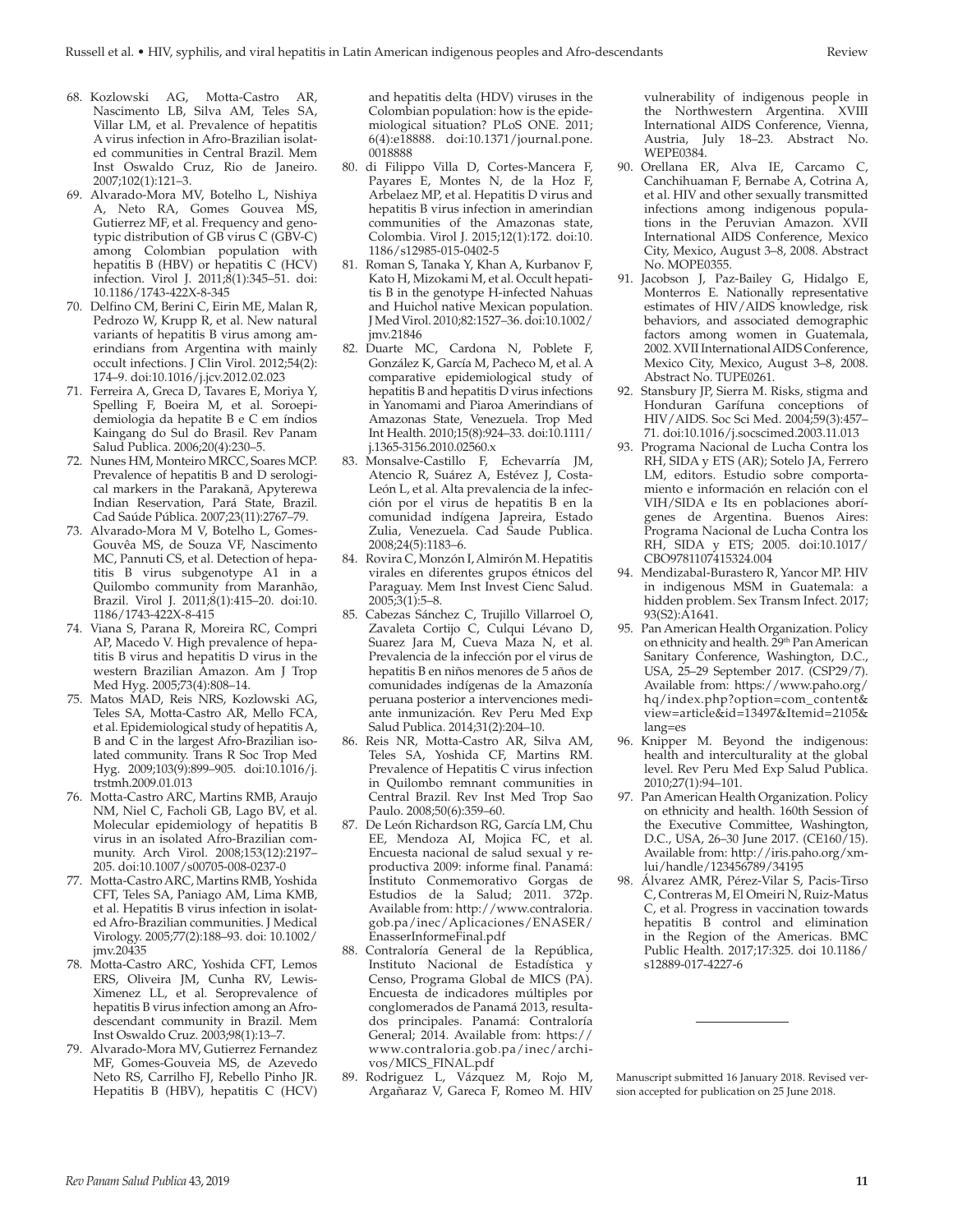**Infección por el VIH, sífilis y hepatitis virales en las poblaciones indígenas y afrodescendientes en América Latina: una revisión sistemática**

**RESUMEN** *Objetivo.* Identificar y resumir la bibliografía existente sobre la carga de la infección por el VIH, las infecciones de transmisión sexual (ITS) y las hepatitis virales en las poblaciones indígenas y afrodescendientes en América Latina para proporcionar un panorama amplio de los datos cuantitativos disponibles y poner de relieve las brechas problemáticas que pudiera haber en los datos.

*Métodos.* Se hizo un examen sistemático de la bibliografía publicada y la bibliografía gris para encontrar documentos publicados en inglés, español o portugués con datos recogidos entre enero del 2000 y abril del 2016 sobre la carga de la infección por el VIH, las ITS y las hepatitis virales en las poblaciones indígenas y afrodescendientes en 17 países latinoamericanos.

*Resultados.* Se encontraron 62 documentos de 12 países. La prevalencia de la infección por el VIH fue generalmente baja (< 1%), pero se observaron focos de prevalencia alta (> 5%) en algunas comunidades indígenas en Venezuela (Warao) (9,6%), Perú (Chayahuita) (7,5%) y Colombia (las mujeres Wayuus) (7,0%). Se observó prevalencia alta de sífilis activa (> 5%) en algunas comunidades indígenas en Paraguay (11,6% y 9,7%) y Perú (Chayahuita) (6,3%). Se encontró endemicidad alta (> 8%) de la hepatitis B en algunos pueblos indígenas en México (Huichol) (9,4%) y Venezuela (Yanomami: 14,3%; Japreira: 29,5%) y en las poblaciones *quilombola* de afrodescendientes en Brasil (Frechal: 12,5%; Furnas do Dionísio: 8,4% en el 2008, 9,2% en el 2003).

*Conclusiones.* Las brechas en los datos existentes sobre la carga de la infección por el VIH, las ITS y las hepatitis virales en las poblaciones indígenas y afrodescendientes en América Latina destacan la necesidad de: 1) mejorar la vigilancia nacional mediante la recolección y el análisis sistemáticos de las variables de etnicidad y la ejecución de estudios bioconductuales integrados que utilicen metodologías sólidas y estrategias sensibles a diferencias entre las culturas; 2) elaborar una política de respuesta de alcance regional que considere las necesidades de las poblaciones indígenas y de afrodescendientes; y 3) aplicar un enfoque intercultural de la salud y de la prestación de servicios conexos para eliminar las barreras de acceso a la salud y mejorar los resultados en materia de salud para estas poblaciones.

**Palabras clave** VIH; enfermedades de transmisión sexual; sífilis; hepatitis viral humana; salud de poblaciones indígenas; América Latina.